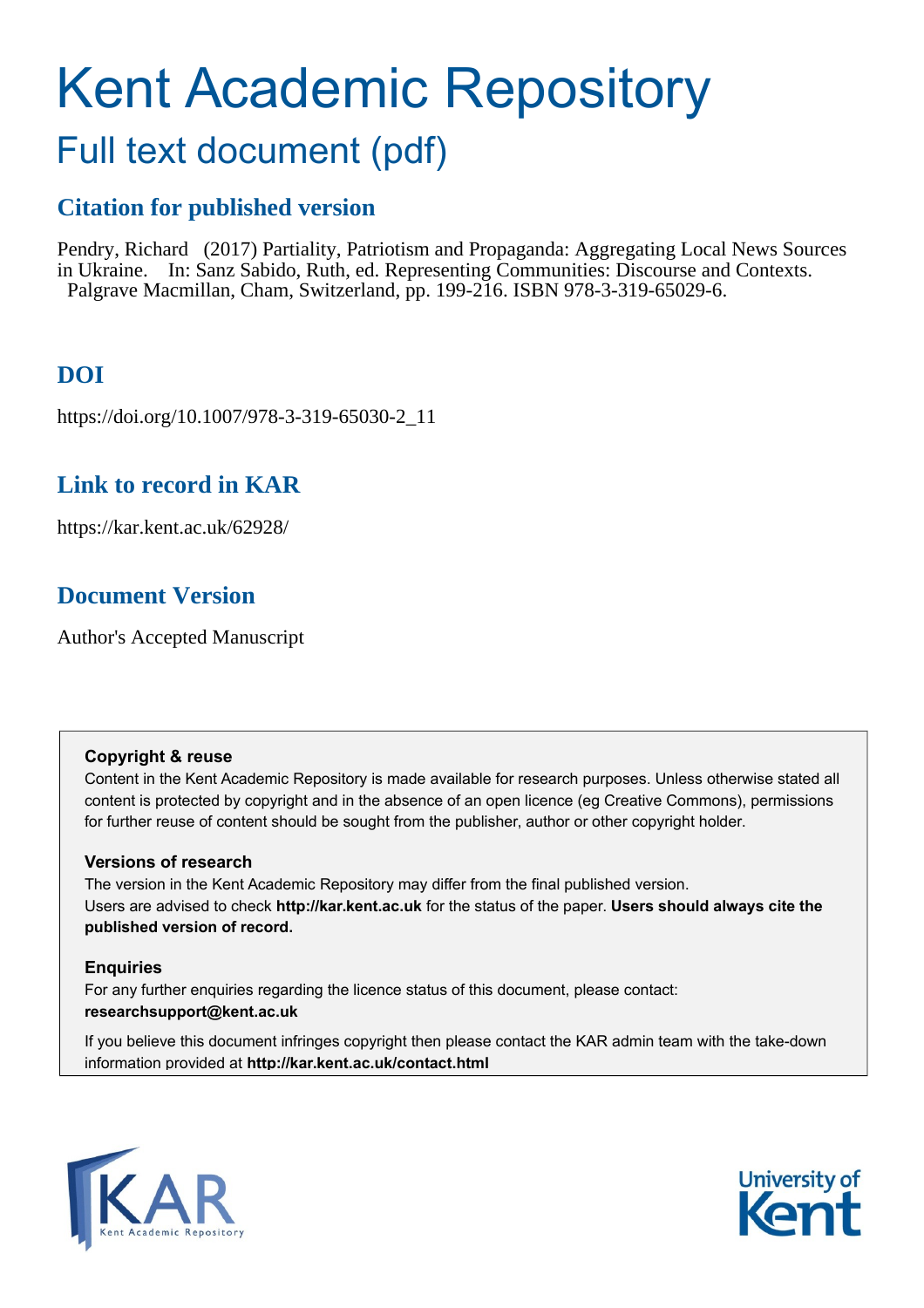#### **Note on the Contributor**

Richard Pendry is a lecturer at the University of Kent Centre for Journalism. He researches how journalists and sources use each other in areas of conflict, and has written about contemporary reporting practices in Iraq and Syria. Richard is a former member of Frontline News Television, a news agency which specialised in reporting conflict.

#### Abstract

The article examines the activities of reporters and news sources in the Ukrainian conflict. It adapts a typology that was developed by David Deacon to examine the motivations of reporters in the Spanish civil war. The Bellingcat group of citizen journalists are examples of 'parajournalists', news sources identified by Michael Schudson that have begun to act more like reporters. Bellingcat verified material on social media that tracked the course of the covert Russian invasion in 2014, including sightings of the Buk missile launcher which destroyed Malaysian airliner MH17. The author interviewed people from social media in Ukraine to investigate how their political and personal affiliations affect their credibility for the international news organisations who use them as sources.

#### **Partiality, Patriotism and Propaganda: Aggregating local news sources in Ukraine**

#### Richard Pendry, University of Kent

Russia annexed the Crimean peninsula in March 2014 after supporting a separatist uprising by local people who identified as Russian rather than Ukrainian. Such people are a majority in much of Eastern Ukraine and Crimea (Plokhy, 2015: 337-354). The annexation was quickly followed by a positive vote in a hasty referendum organised by the separatists — but recognised by almost no outside actors — on whether to join Russia. War spread quickly across eastern Ukraine, as 'spontaneous' uprisings followed in the Donbas region (Sakwa, 2015: 148-237). Against the evidence, the Russian government denied its troops were supporting separatists to conduct a covert invasion. The Russian authorities mounted an online propaganda war using fake news published domestically (Khaldarova and Pantti, 2016) and also via its international TV channel RT, formerly Russia Today, to spread the message that Russian troops were not involved. Some of the most compelling evidence that the Russian government was indeed sending troops to Ukraine came from material from social media collected by the citizen journalist website *Bellingcat*, run by Eliot Higgins (Sienkiewicz, 2015: 9-11). This amateur collective verified and published material from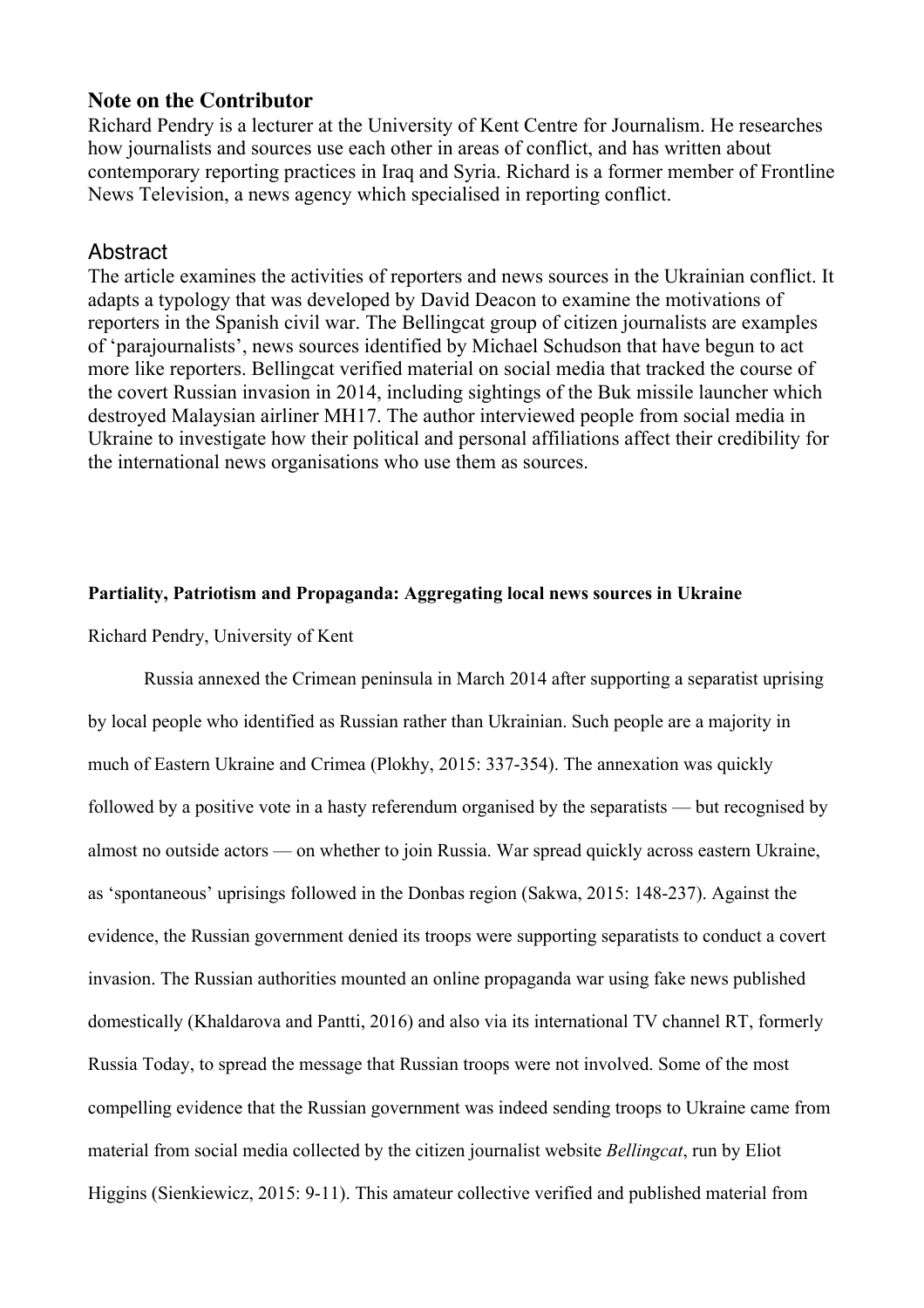social media that tracked the presence of Russian troops in Ukraine, including sightings of the Russian Buk-class missile launcher that destroyed Malaysian airliner MH17 in July 2014, killing all 298 people on board. Many international news organisations used *Bellingcat* as a source (Gordon, 2015; Luhn, 2016; Sharkov, 2016; BBC, 2016). Others conducted joint investigations with it (Borger and Higgins, 2015; Ostrovsky, 2015). In the film *Selfie Soldiers* (Ostrovsky, 2015), *Vice News* reporter Simon Ostrovsky used selfies taken by a Russian soldier named Bato Dombayev during the journey from his base in Siberia to Ukraine. *Bellingcat* geolocated the images, so that Ostrovsky could find the same spot and stand in the place of the soldier, in a neat conjunction of traditional journalistic techniques and online verification. The Russian authorities initially said that a Ukrainian Buk had shot down the plane and for months denied that they were not sending troops across the border. Russian president Putin eventually admitted in December 2015: "We never said there were not people there who carried out certain tasks, including in the military sphere" (Walker, 2015). This was understood to be an acknowledgement that the 'little green men' (mysterious soldiers without insignia) who took over Crimea were, indeed, Russian troops, and that others had been fighting in Donbas (Sakwa, 2015: op.cit.).[1]

*Bellingcat* uses online tools that are freely available, such as Google Maps, Facebook and Facebook's Russian equivalent, called v Kontakte (VK), to verify this information. Sienkiewicz sees *Bellingcat* as the leading example of an 'interpreter tier' of individuals who are neither professional journalists nor producers of user-generated content (UGC), who analyse and interpret the flood of such material from contemporary conflicts (Sienkiewicz, 2014: 696-698), which "vastly broadens" the opportunities for both news media and the news audience to hold the powerful to account (Matheson and Allan, 2009: 102). Open source, a term borrowed from the computer world (Lewis and Usher, 2013: 607), describes the process where readers contribute to the development of a story. *Bellingcat* describes itself as a collective of investigative citizen journalists (Bellingcat, n.d.). This study draws on interviews with *Bellingcat* investigators, their sources and other actors in order to clarify the sourcing strategies used by both *Bellingcat*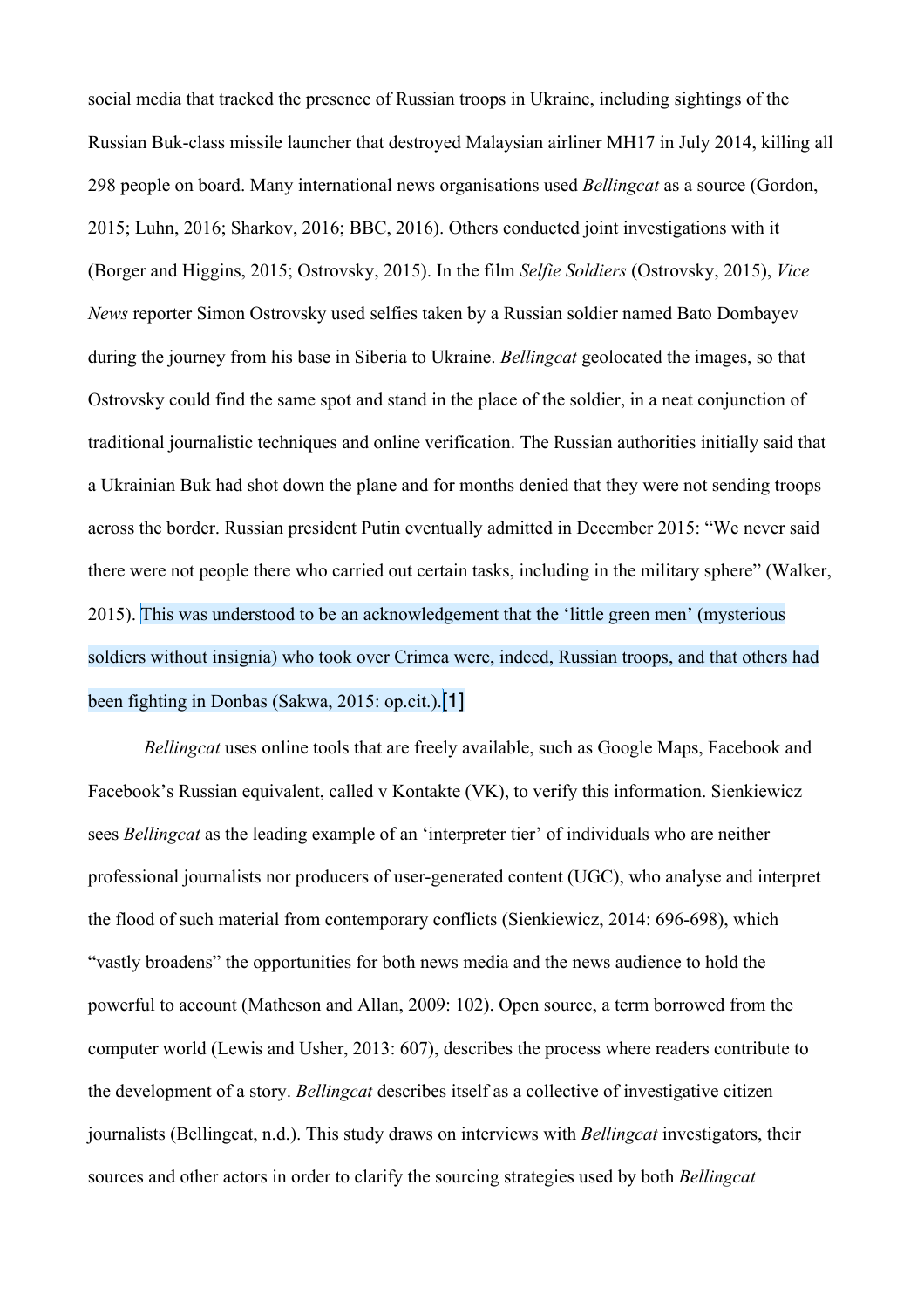investigators and the *Bellingcat* sources themselves, in light of the latter's declared and undeclared allegiances to one or other side in the conflict.

#### **Theory**

Throughout much of the history of war reporting, reporters who were not actually present at news events have relied heavily on eyewitnesses who were (Williams, 2012: 343). This is no longer the case. Now, numerous 'accidental' sources post eyewitness material on social media, which is then remotely verified by reporters and others not at the scene (Allan, 2013: 1-25). *Bellingcat* is an example of what Schudson (2003: 1) calls "the vast world of parajournalists" — powerful [2]sources who have learned to act like reporters. Parajournalists are so ubiquitous in contemporary conflict reporting that, when Sambrook (2010) reviewed the greatly increased scope of their activities, it made him wonder whether they had made foreign correspondents redundant. The main reason professional journalists now have access to a larger number of diverse sources than ever before is the emergence of digital technologies. Parajournalists have exploited digital networks and interpret, share and publicise material, in novel ways, that news organisations then pick up and use in their news output (Sienkiewicz, 2014: 695-698). However, as far as professional journalists are concerned, parajournalists and sources alike are all sources, whatever they call themselves and whatever types of relationship they have with reporters.

But the big question regarding such parajournalists is how seriously one can take their output -– are they reliable as eyewitnesses or are they essentially propagandists? Plainly, war reporters have always used sources that are self-interested. This study examines the growing importance of parajournalists in light of their increased agency, compared to that displayed by sources active in the period before the appearance of digital technologies. Traditional sources do not aspire to undertake anything that resembles newsgathering. They simply respond to a journalist's questions and supply information. Parajournalists, on the other hand, play an active part in news production and display a variety of sourcing strategies, just like professional journalists. The way they work with sources in areas of conflict comes into focus when examined in the light of their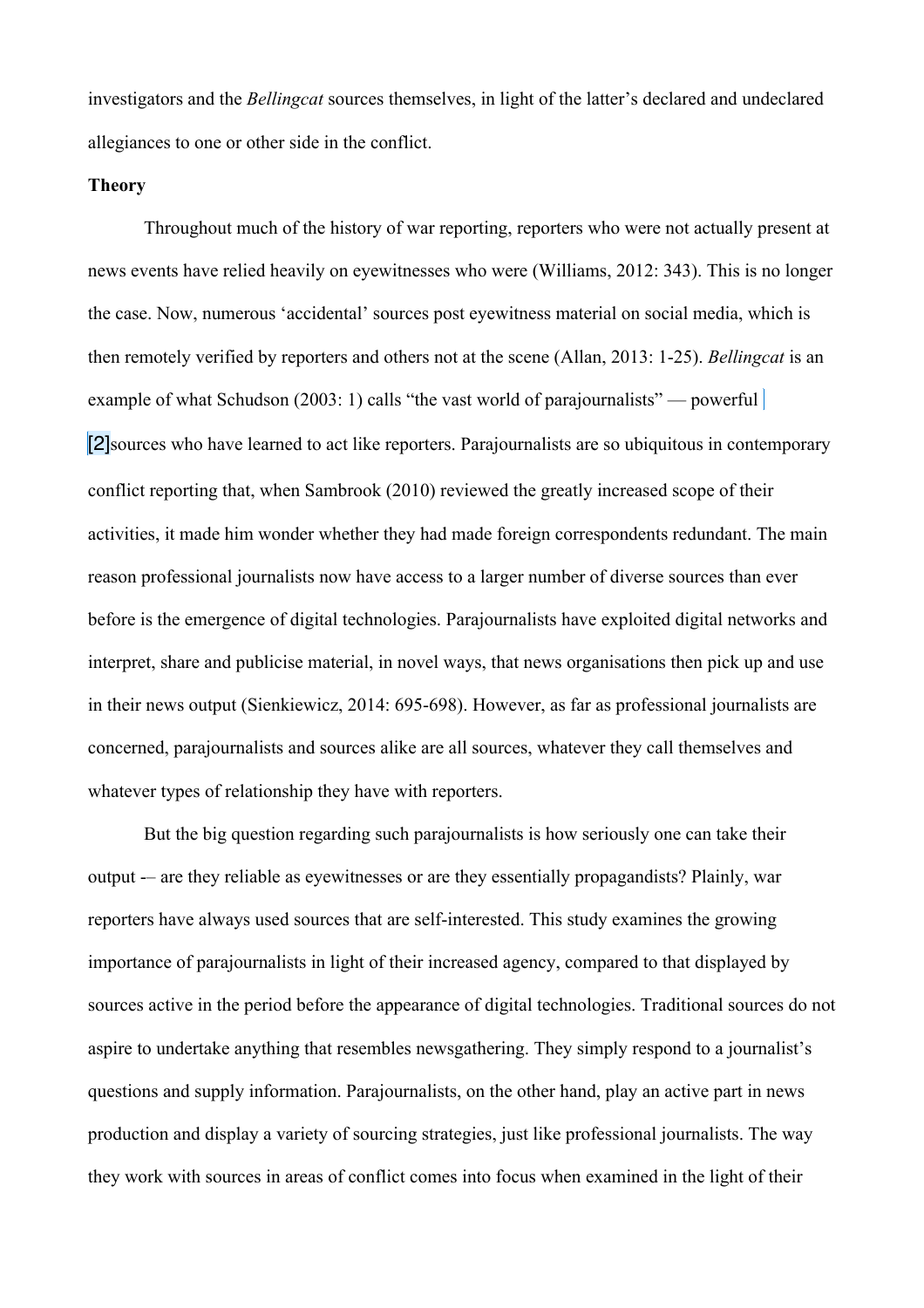partiality in relation to the protagonists in that conflict. The dilemma for war reporters whose country is a protagonist in a conflict is similar (Evans, 2004: 38). But it is much harder for sources and parajournalists to report objectively on their own conflict.[3]

In his studies of international reporters in the Spanish civil war of 1936-1939, David Deacon (2008a, 2008b) categorised the reporters according to how distant they were from their sources' political and military struggle, or whether they fulfilled their role as objective journalists. Deacon called the reporters' sympathy for —or involvement with — their sources their "elective affinity" (Deacon, 2008a: 396). In this typology, reporters' elective affinities could be propagandist, partisan, sympathetic or agnostic. Deacon distinguished the international reporters in Spain according to how they approached their work, on a continuum between absolute propaganda versus absolute professionalism:

Propagandists: These correspondents who were members or agents of a combatant force.

[...]

Partisans: those journalists who were passionately committed to one side, but had an associative rather than formal relationship with a cause or a party.

[...]

Sympathisers: those journalists who identified with particular protagonists, but whose ardour was more measured and conditional than the partisans.

[...]

Agnostics: The final category of foreign journalists in Spain, ''agnostics'', were those correspondents who did not connect to any significant extent with the politics of the conflict

Neither parajournalists nor sources adhere to journalistic codes of ethics but, just like reporters, they can be truthful, dishonest or manipulative, depending in part on whether they have an agenda. As we shall see, when Deacon's categories are applied to *Bellingcat* and their sources the results shed

but focused instead on its intrinsic value as a news story. (Deacon 2008a: 400-403)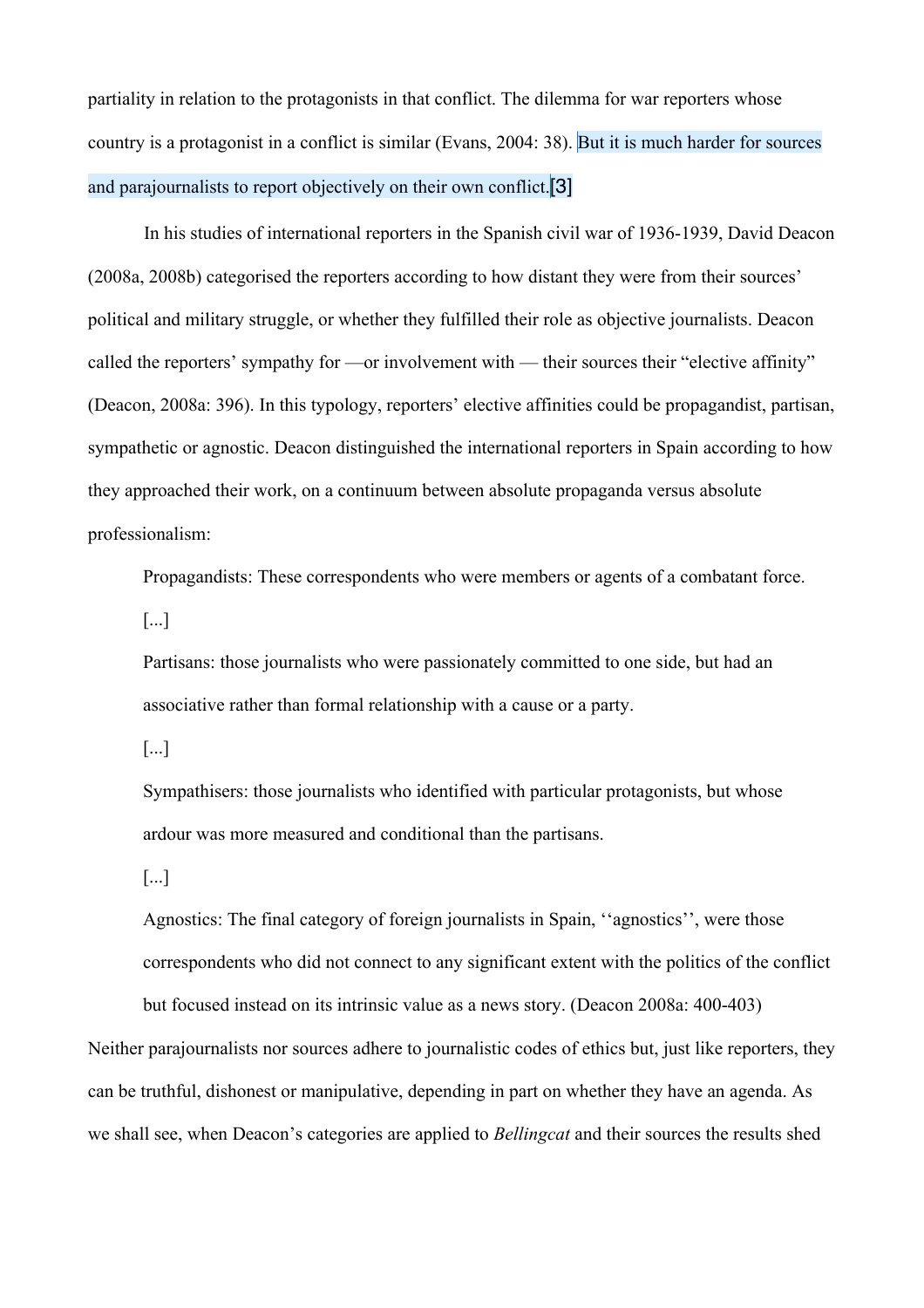light on the changing relationship between sources and professional reporters — which is the "deep, dark secret" of journalism (Schudson, 2003: 134).

Deacon (2008a: 398) modified the elective affinities of the reporters he studied by showing how a range of other practical factors affected their professional practice. These included the shifting political allegiances of their editors and proprietors, changes in the readers' understanding of the war's political significance, and the diverse news management strategies by Republican and Nationalist forces. He called these external constraints on the reporters' work their "experiential affinities" (Deacon, 2008a: 398). *Bellingcat* and their sources also have external factors experiential affinities — that change their behaviour. As we shall see, the main question for the sources is to decide which is more important, fighting the information war or providing accurate information to their social networks.

#### **Methodology**

Sixteen different *Bellingcat* sources from social media were approached and, where possible, interviewed face to face in Kiev. Lengthy interviews produced qualitative research that was rich in data. This is a research strategy by case study, defined by Yin (2003: 14) as an empirical enquiry that "investigates a contemporary phenomenon within its real-life context, especially when [...] the boundaries between phenomenon and context are not clearly evident". As far as possible, the data from these interviews was also triangulated by talking to other actors, including *Bellingcat* investigators, reporters and news organisations that published the stories, and other sources on the ground, such as conflict reporters and NGOs. The main intelligence agencies in Ukraine also provided written responses or interviews to questions about the way they work with informants on social media. In all, 35 interviews were conducted by phone, email, on social media and in person. The interviews were time coded, translated and transcribed. One shortcoming of the data is that interviewees come only from the Ukrainian side in the conflict — though the *Bellingcat* investigations use material from all protagonists. Another is [4]that interviewees who see their role as protagonists in an information war have every incentive to aggrandise their true role. In this field,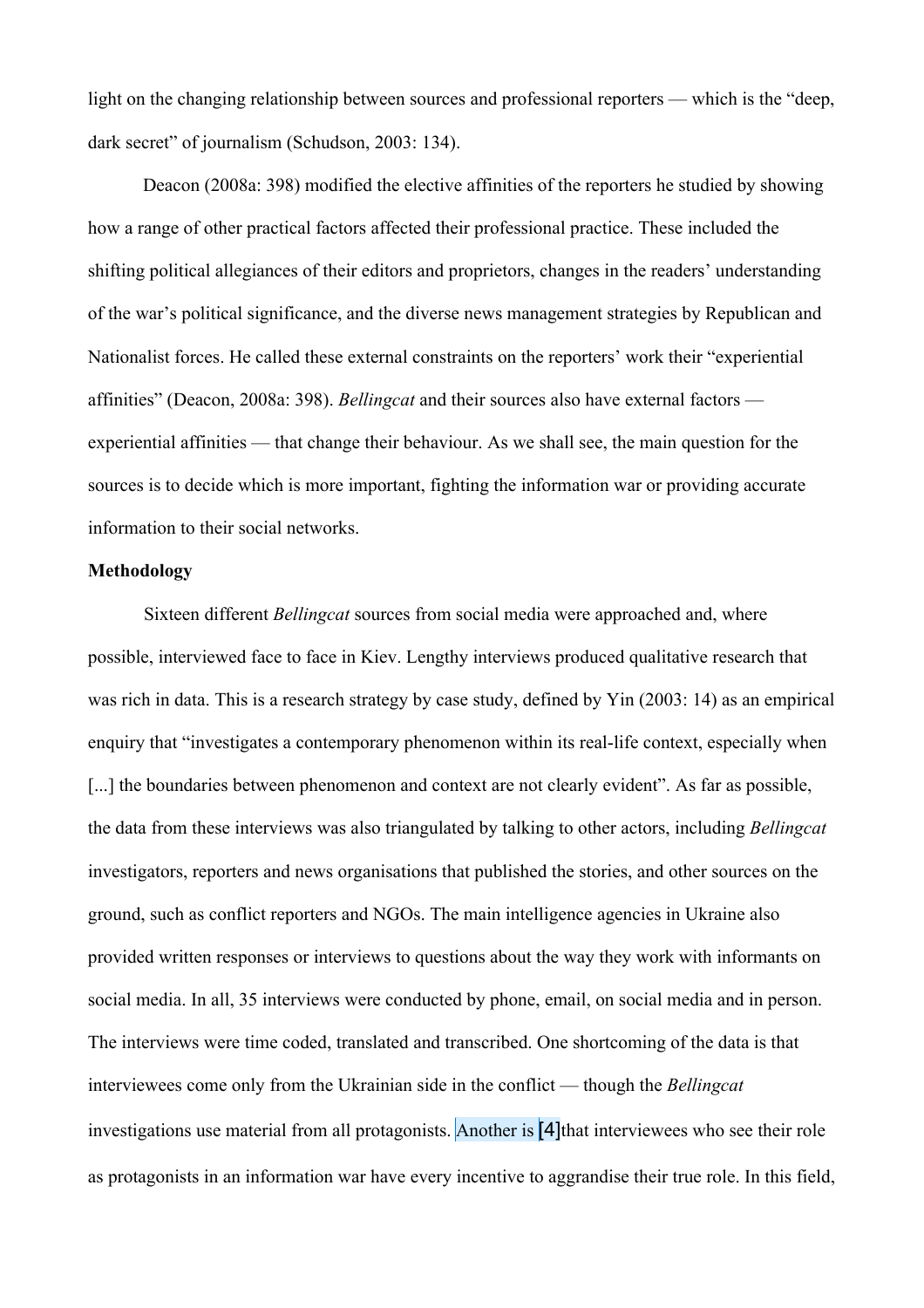much information is hard to check. That is why this study focuses primarily on *Bellingcat* stories that crossed over to mainstream media outlets. Many of these draw on information that has been verified by the international police investigation report in September 2016 (JIT, 2016).

The study used the most rigorous set of editorial guidelines available to ensure interviewee anonymity and the integrity of the data, drawing on the ethical codes used by the BBC Editorial Guidelines (n.d.)[5] and the *New York Times* (Siegal and Connolly, 1999: [6]22, 32). Both lay out rules that help writers "explain to the news audience what kind of understanding was actually reached by reporter and source and should shed light on the reasons" (Siegal and Connolly, i[7]bid.).. The identity of all interviewees the researchers [8]met in person was checked against the contributors' passports. (Two representatives of the hashtag #Ukraineatwar refused to show these on meeting, but one confirmed his identity in a later email).

#### Findings

**Sources can be classified into the following categories, whose membership overlaps: (1) Civilians with friends and family who are trapped inside the occupied areas, who provide practical information to keep their friends and loved ones safe; (2) Patriotic individuals who have set up online propaganda ventures on their own initiative to expose what they see as Russian wrongdoing; (3) Individuals who are hoping to promote themselves as patriots while advancing their own political and financial advantage or to raise funds; and (4)** Individuals who want to help the military and security agencies target Russian and separatist forces.

It is no surprise that people may not be exactly what they seem to be online. In the theatre of war (Clausewitz, 1949: 9), the guises that online sources assume often have a markedly performative element (Goffman, 1971). It was notable that none of the *Bellingcat* sources whose Twitter handles featured actual locations in the battlefield were, in fact, located there. So, the owner of the Twitter handle 'Luhansk Today' does come from Lugansk in the Donbas, but now lives in Poltava as a refugee. 'Ukraine at War' is an amateur investigator located in the Netherlands. Two Twitter sources, 'HuSnizhne' and 'Wowihay' gave themselves online names that refer to locations near the site of the MH17 crash, though both are in Kyiv. "It was a trend on social media, especially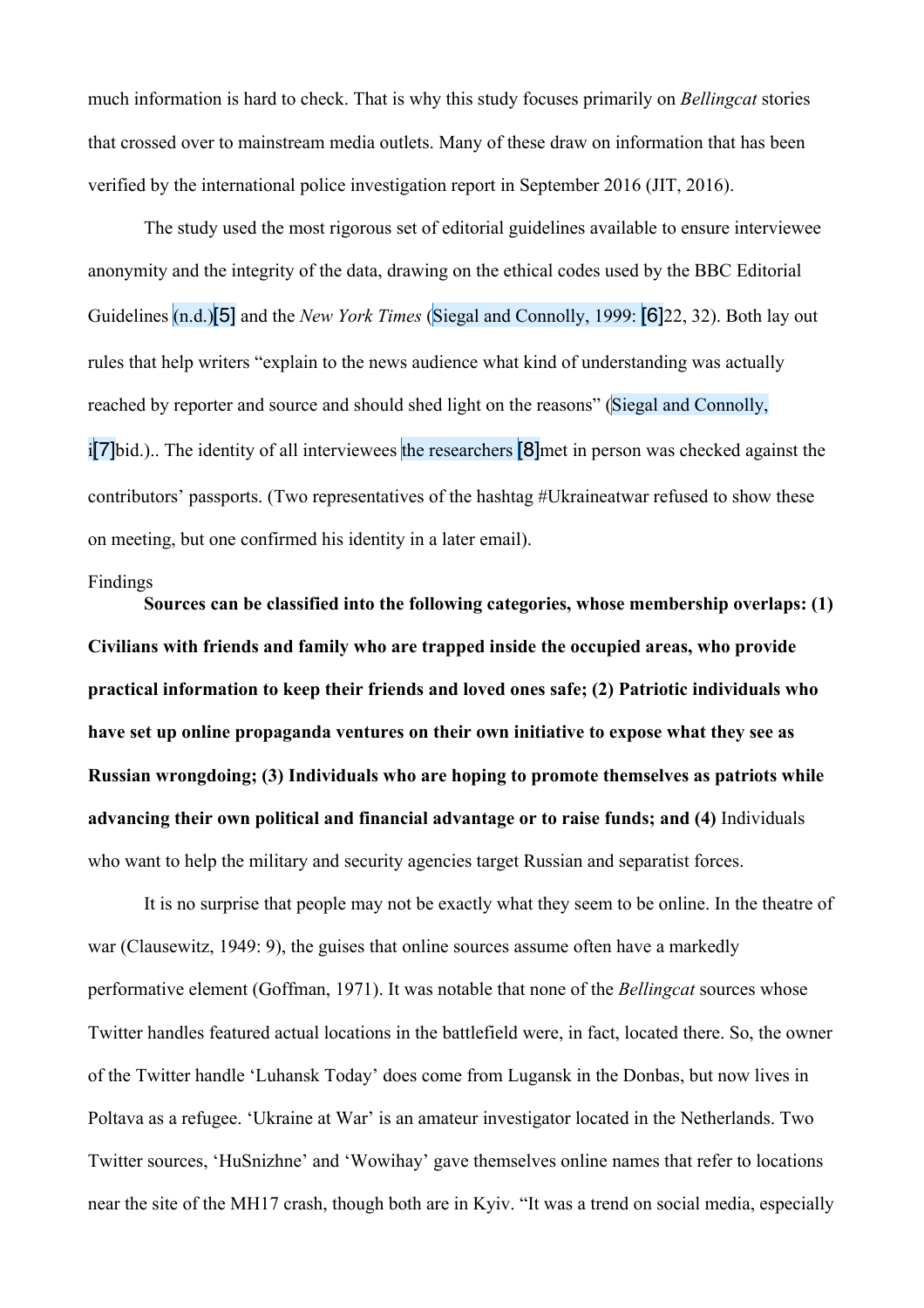on Twitter, to name your account after the city where you live", says HuSnizhne (2015). Wowihay's Twitter profile refers to the nearby town of Torez. In the absence of private conversations online or private meetings in person, it is difficult for outsiders to evaluate where such people are located. In their interviews, Wowihay and HuSnizhne said they are in constant touch with friends and family who are too scared to publish material online themselves.

Sources like this may be termed 'local aggregators': they pull together information from a variety of local sources. People they trust may simply look out of their kitchen window and make a phone call when they observe the movements of the separatists. Others with a small amount of technical knowledge may monitor open conversations on Zello or Viber, communications apps that are popular in Ukraine. The intelligence services are known to record conversations that take place in these open social networks, and so do local people. The joint police report into MH17 authenticated dozens of locally produced pictures, video or text descriptions of the Buk missile, as well as audio. International reporters do not always appreciate how difficult it is for local people on the battlefield that is controlled by armed men. Wowihay met a television crew from Germany that was led by an enthusiastic young correspondent who hoped to find the Buk launch site:

"Their understanding of the situation was, let's say, minimal. They thought they would come there with no questions asked, film what they need, talk to everyone, make their report and leave unperturbed. Their heads were in the clouds. What they were counting on, once they arrived, [was that] people will just start telling them everything. They did not understand that if today someone says something [to journalists], tomorrow he will be found dead" (Wowihay, 2015).

Of course, local news aggregators are understandably not neutral when it comes to reporting the conflict. This does not necessarily imply that their posts are biased, misleading or untruthful. It just means it helps to understand what motivates the sources in order to be able to evaluate their credibility. Sources who have moved away from the battlefield re-post photos, videos and other news from friends and family who are still there. In effect, they are like professional reporters in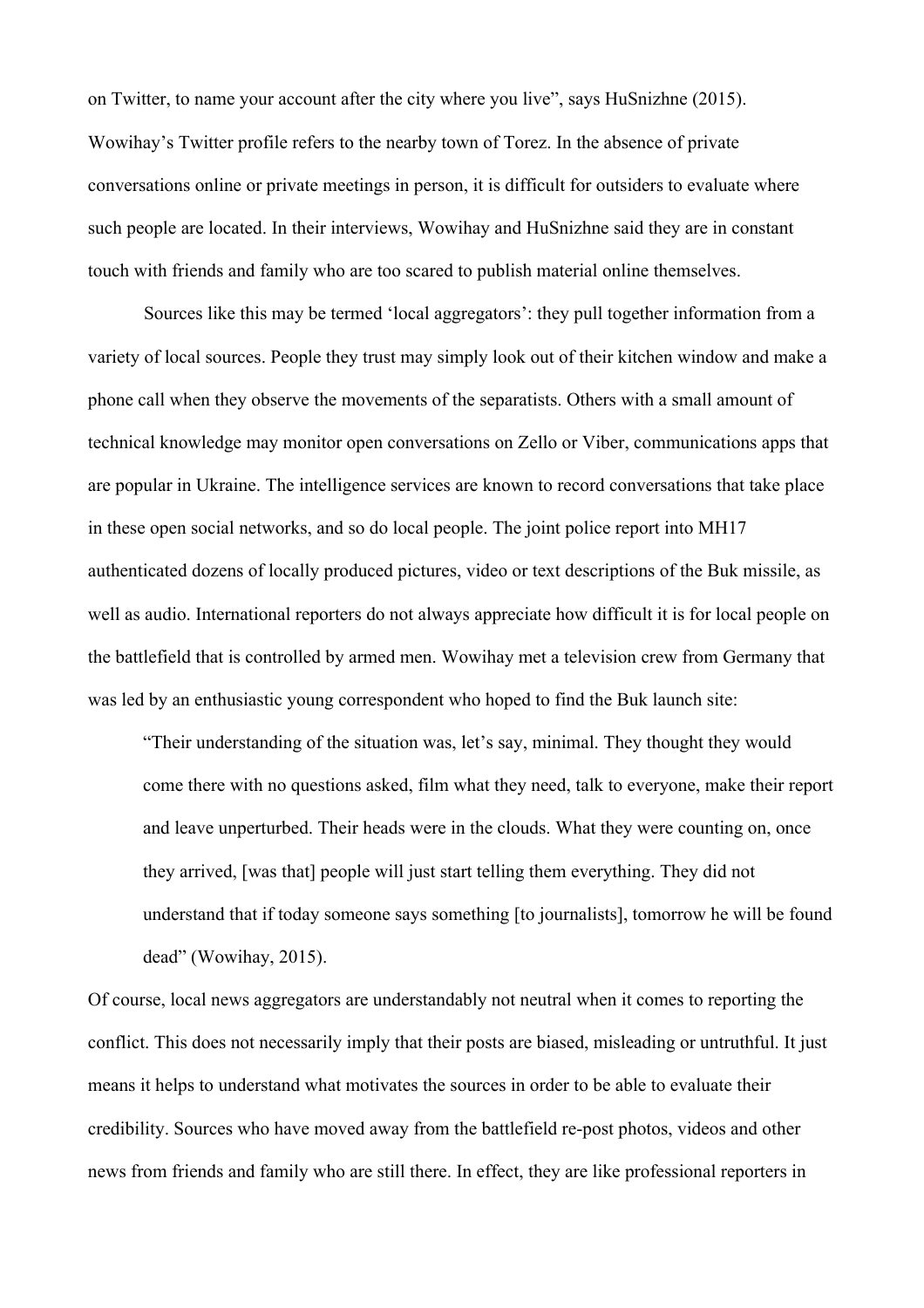areas of conflict, who, because of risk, also sub-contract newsgathering out to their sources (Pendry, 2012: 15).

Judging by the statements made by Ukrainian military intelligence (see below), the sources are right to be concerned. What the face-to-face interviews suggested was a distinction between a group of social media users whose main declared aim was to help the Ukrainian side win the information war — and their humbler counterparts, who are more like eye witnesses. All the interviewees in this study wanted the Ukrainian side to win and the separatists to relinquish control of the occupied territories.

#### **Propagandists**

According to Deacon, *propagandist* reporters in Spain were those who worked directly or indirectly for one of the protagonists. For example, Claud Cockburn and Arthur Koestler were both agents for the Comintern (Deacon, 2008a: 401). Cockburn told fellow reporter Virginia Cowles in Spain: "I am not interested in watching revolutions; my job is making them'' (Cowles, 1941: 32). In Ukraine, there are plenty of sources that also want to do their bit to win the war. Such people become active on social media for a variety of reasons. On the Ukrainian side, propaganda ventures are ad hoc, provisional and utterly unlike the well organised, top-down propaganda coming from Russia. Some interviewees think of themselves as information warriors. They proudly announce that their role is to pass on information both to the public and the Ukrainian military. Roman Burko runs one such site, Informnapalm. Burko says that, when the fighting was at its height in 2014, he passed on the location of a Russian and separatist unit to the military that was running the ATO (Area of Terrorist Operation, the Ukrainian government term for the occupied territories). "Our priority was to pass the exact coordinates of the enemy in order for army to react to that by capturing or bombarding them. Because I want this war to end, not simply to write about it" (Burko, 2015). He supplied several examples of such cooperation, all of which were hard to check and as outlined below, not part of this study. *Bellingcat* investigator Aric Toler has retweeted information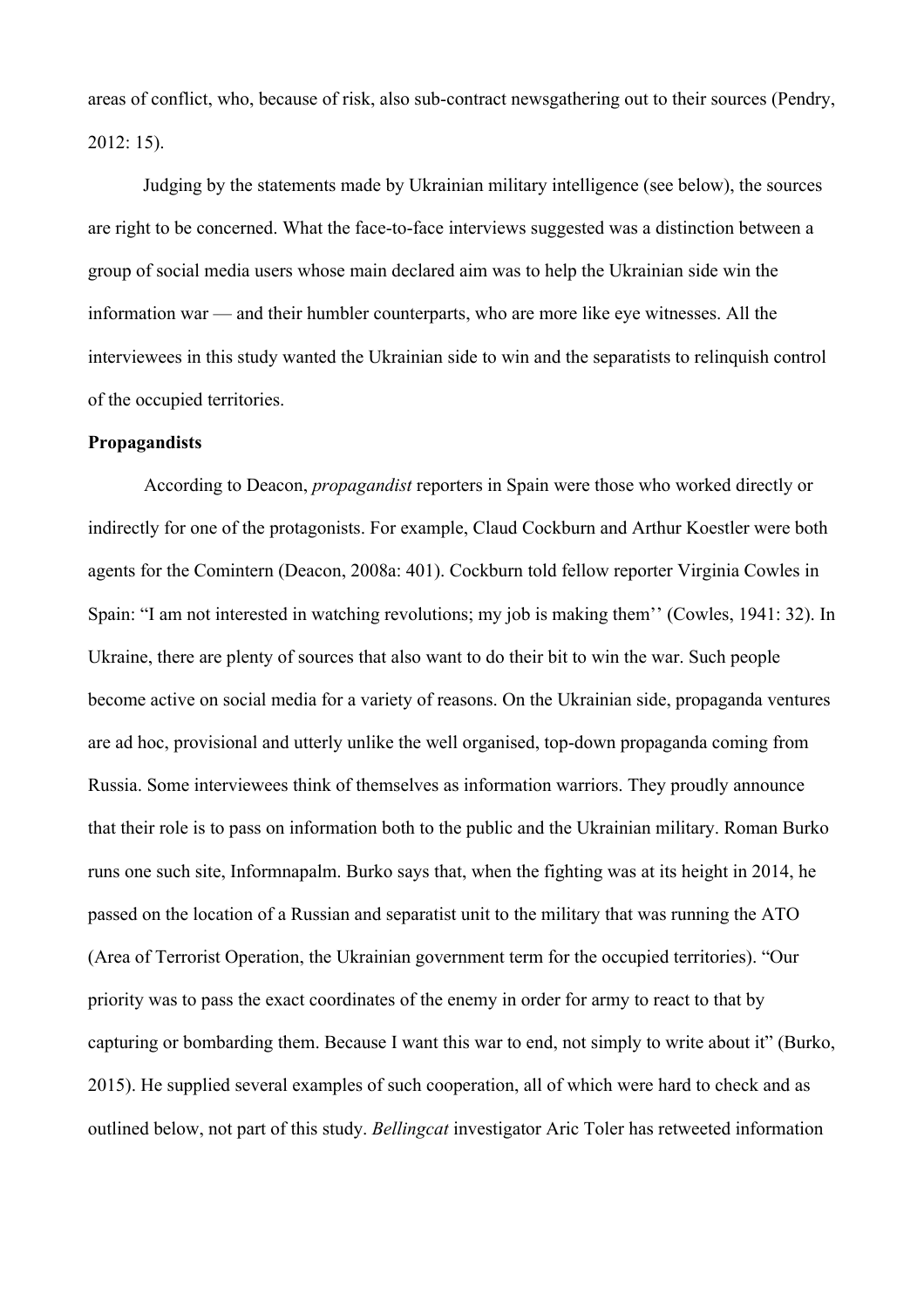from Burko, but says his strongly pro-Ukrainian stance calls his reliability into question (personal communication, 25 September 2015).

Other sources that were interviewed work directly for the military. One of the volunteer military personnel who were such a feature of the conflict on the Ukrainian side<sup>[9]</sup> is

'Aeororazvedka', who operates reconnaissance drones for the military on the battlefield. *Bellingcat* republished one of their posts on a micro-site detailing apparent violations of the ceasefire agreement. The post showed what appeared to be a separatist armoured vehicle being blown up by a missile. In fact, the post was supposed to raise funds by demonstrating the unit's military effectiveness (Aerorazvedka, 2015).

Ukrainian intelligence agencies, including the National Guard, the ATO, and the main state intelligence agency (SBU), supplied statements or agreed to on-the-record interviews with the researchers about their use of local people to gather intelligence in separatist-controlled areas. From what they said, it is clear that news sources are right to be concerned for their security. A spokesman for the Ukrainian General Staff, Vladyslav Seleznyov, said that 'opinion leaders' and bloggers were able, with the help of volunteers, to film events, gather information in plain sight and pass on data to the security services:

"People who provided us with information acted undercover. They did not publicise their activities. As private citizens they were able to openly document [...] events, remember them, make photos and videos — as opposed to the representatives of the intelligence agencies, who were also working in occupied territories. It is understandable that [the latter] had to follow protocols for their personal security and so they couldn't work openly. Local residents [on the other hand] did have the chance to do this" (Selyeznyov, 2016).

It appears that the ATO intelligence officials are irritated by well-intentioned patriots on social networks, who provide incorrect and inaccurate information (Myronovych, 2016). Activist Semyon Kabakaev coordinated a popular hashtag on Twitter, #Stopterror, that was supposed to inform the Ukrainian military with live information on the movements of separatist units, giving the latter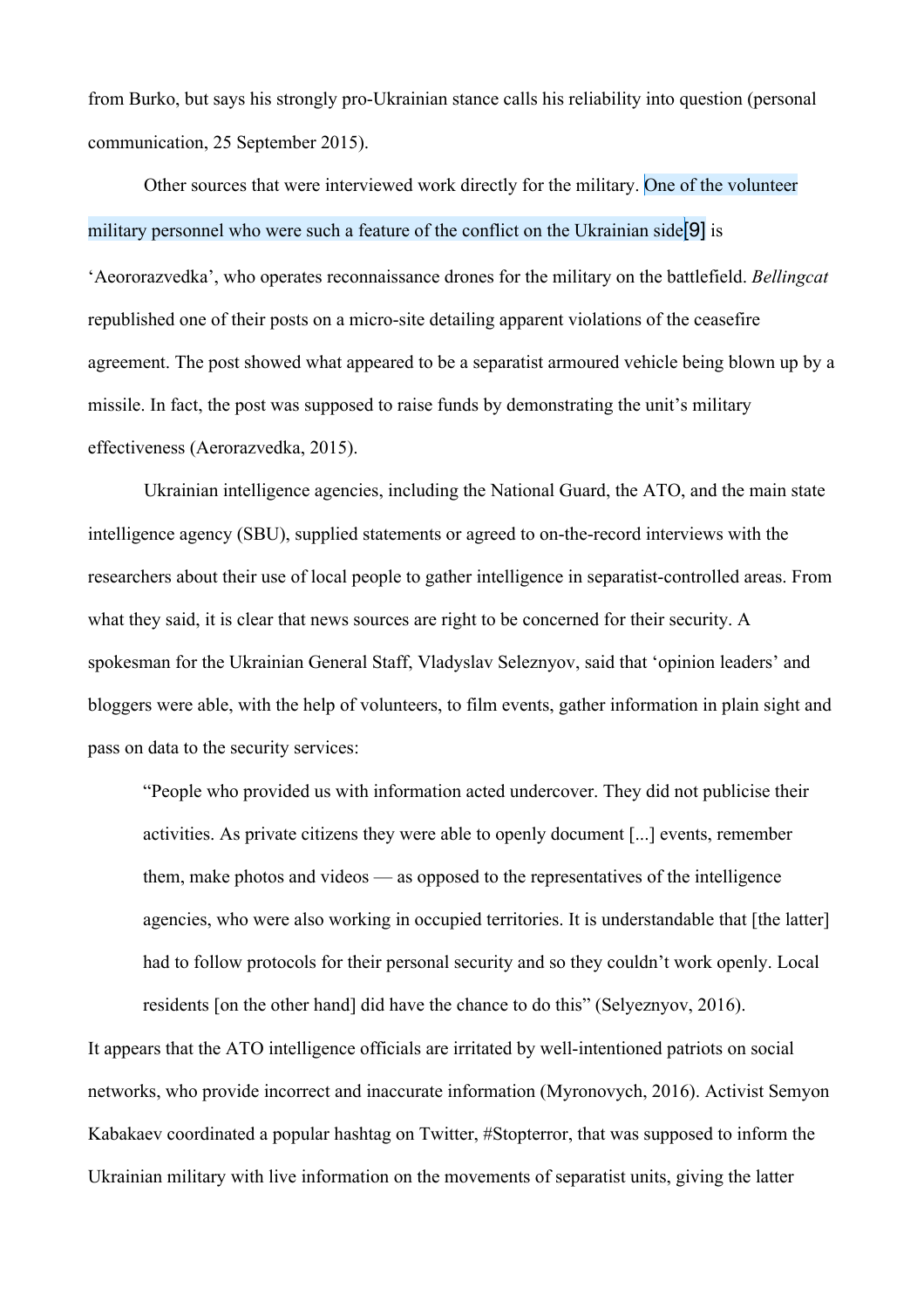crowd-sourced military intelligence provided by local people. Kabakayev was reluctant to explain how this works, but many of the *Bellingcat* sources that were interviewed used this hashtag when retweeting information from informants on the ground. One can speculate that people using social media could easily endanger Ukrainian forces when they publish information relating to ongoing operations.

#### **Partisans**

Other sources that are also politically partial, yet less focused on contributing to the information war, can be characterised as partisan. News sources in a war zone are in a complicated situation. They are trying to survive, to keep their friends and family safe — and some also want to play their part in winning the war. Most of the interviewees said they would publish fake news on social media if they thought it helped the war effort. Some of the propagandist sources claimed to have done so. All the interviewees were extremely patriotic. For its part, *Bellingcat* attempted to distinguish the ideological sympathies of the various actors that posted information on the day of the MH17 crash (Toler, 2016), including intercepted audio of separatists, which was released by the SBU, and a plethora of comments from local people, both those who supported the separatists and others who supported the Ukrainian government side. HuSnizhne had moved to Kyiv before the war, but her parents still live there and they are not active on Twitter. She live-tweeted news of the crash after a series of phone calls home. "I was like an interpreter" for her parents, she says (HuSnizhne, 2015). People in her wider social network locally were close enough to hear the Buk crew talk to each other:

"Everybody with whom I was communicating during that time knew exactly where that BUK was, and that it was Russian soldiers [who comprised its crew]. When we hear how people speak Russian, we hear their accent and [can distinguish] one from the Donbas, or the [style of] Russian [spoken in] different regions" (HuSnizhne, 2015).

As the police investigators later showed, dozens of people like HuSnizhne were in a position to share similar eye witness testimony: "Those who saw the BUK SA-11 moving, those who saw the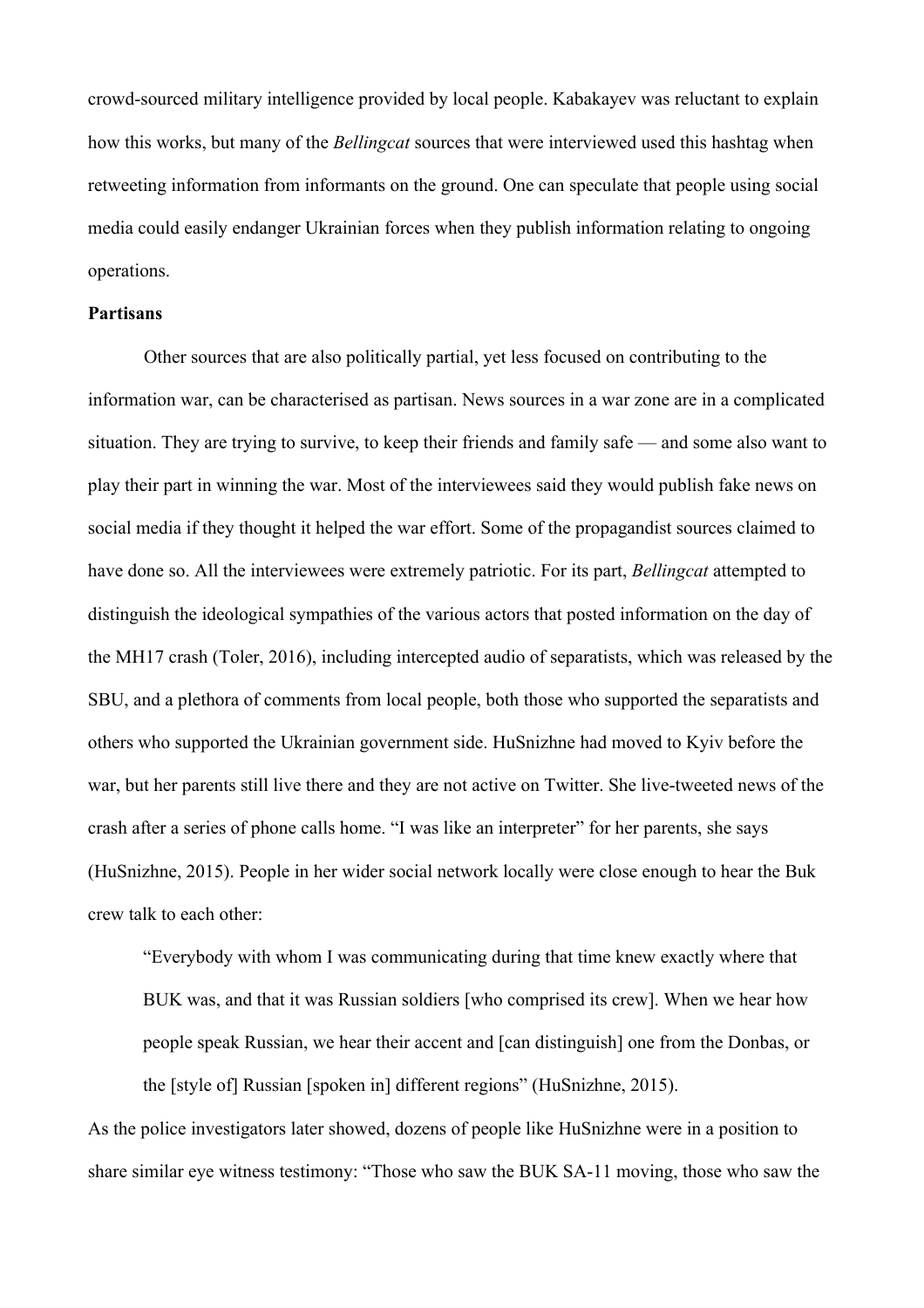rocket being fired — this was all in open view. Here is the village, there is the field where the rocket was shot from" (HuSnizhne, 2015).

Some contributors to the study stated that the security services try to control what is tweeted from the battlefield. One interviewee, who wanted to remain anonymous because they feared being targeted by separatists if their identity became known claimed to have been approached by a man on Skype, who showed a medal he had received from the SBU, the Ukrainian intelligence agency, to reinforce his request that the interviewee not live-tweet the movements of a Russian convoy. The interviewee was told that once alerted, the column might change direction and be harder to track[10]. It is outside the scope of this research to definitively evaluate interviewees' claims that they had helped the Ukrainian military to target Russian and separatist units.

Sources usually only tweet once or twice from the battlefield because others inevitably assume they are working for either side's military and intimidate them. All interviewees agreed it is dangerous to live-tweet sensitive information directly from the battlefield. Wowihay, for instance, had had his home set on fire by separatists looking for him after he posted photographs of the BUK missile smoke plume that had been taken by a close friend. Two police detectives from the JIT later said (in a face-to-face interview in Antwerp, Holland, 19 September 2016) that they believed the pictures showed what Wowihay said they did. Realising the photograph contained all the metadata of his friend's camera, and that a simple online search would reveal its owner, Wowihay hurriedly deleted it and substituted it with a screenshot (so as to conceal the metadata). A furious argument broke out online, and he was accused of falsifying information. In the end, Wowihay made the data available to *Bellingcat*, who vouched for its authenticity. This failed to convince separatist supporters online, and there were consequences in the real world: "My parents' house was already searched twice. They [the pro-Russian fighters] were looking for me [laughing]. Then my house was set on fire" (Wowihay, 2015).

For professional journalists, the location and status of sources are significant considerations. From the reporter's point of view, an authoritative source is an identifiable eyewitness who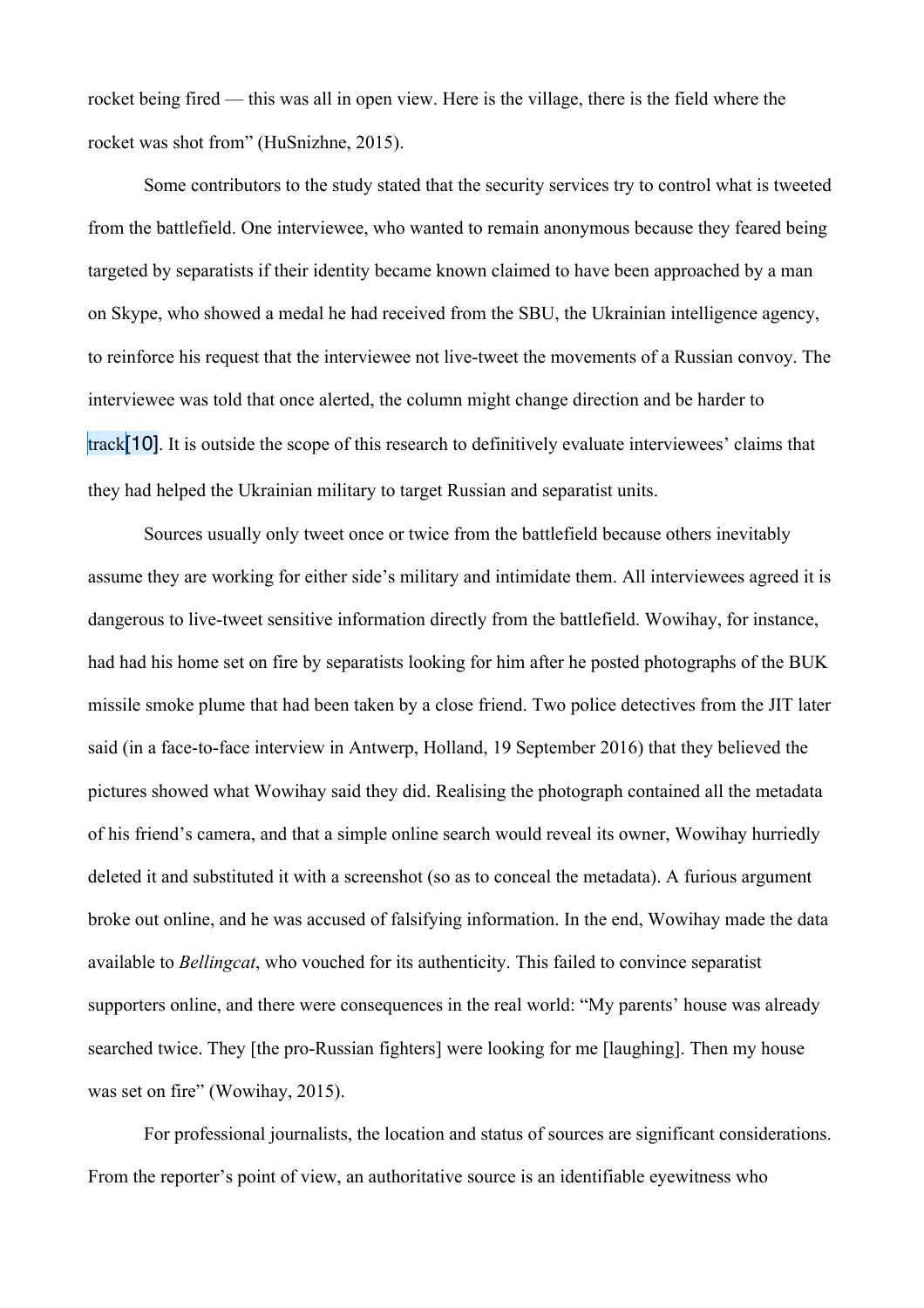responds honestly to a reporter's questions, whose propagandistic, partisan, sympathiser or agnostic attitudes are unconcealed and transparent, and whose information is checkable.

#### **Sympathisers**

No doubt part of *Bellingcat*'s success is that it selects stories that coincide with those that international news media are also interested in pursuing. Inevitably, many of the *Bellingcat* investigations focus on providing counter-claims to Russian propaganda. Accordingly, it must be said that the *Bellingcat* investigators fall into the category of sympathisers. However, is debunking of propaganda genuinely possible if the organisation tasked with debunking only debunks the propaganda of one antagonist? *Bellingcat*'s brief attempt to monitor ceasefire violations only addressed those committed by one side – the separatists. Furthermore, the fact that *Bellingcat* now receives funding from Google and has worked with the Atlantic Council (Czuperski et al, 2015), a US think tank that promotes a stronger relationship between the Nato and the EU, has been held up as evidence that *Bellingcat* is partial. But the reports by the joint police investigation (Bellingcat, 2016) and the Dutch Air safety board both support *Bellingcat*'s claims relating to MH17, the former being confirmed by detectives from the Dutch-led Joint Investigation Team (face-to-face interview in Antwerp, 19 September 2016) . Impartiality does not have to lead to covering each side 50 per cent. This is an important point that news organisations also struggle with. A BBC guide for its journalists on how to represent all ranges of opinion while maintaining impartiality concluded that a seesaw or 50-50 approach to balance does not always work well (BBC Trust, 2007). Such an approach can accord both sides equivalence, when that may not be the case. The sheer volume of fake news and propaganda coming from the Russian side means that outside investigators end up defining themselves in opposition to it. So *Bellingcat* has spent a lot of time trying to catch out the Russian state actors in Ukraine who said one thing and did another. *Bellingcat* has since come under cyber attack, apparently from the Russian authorities.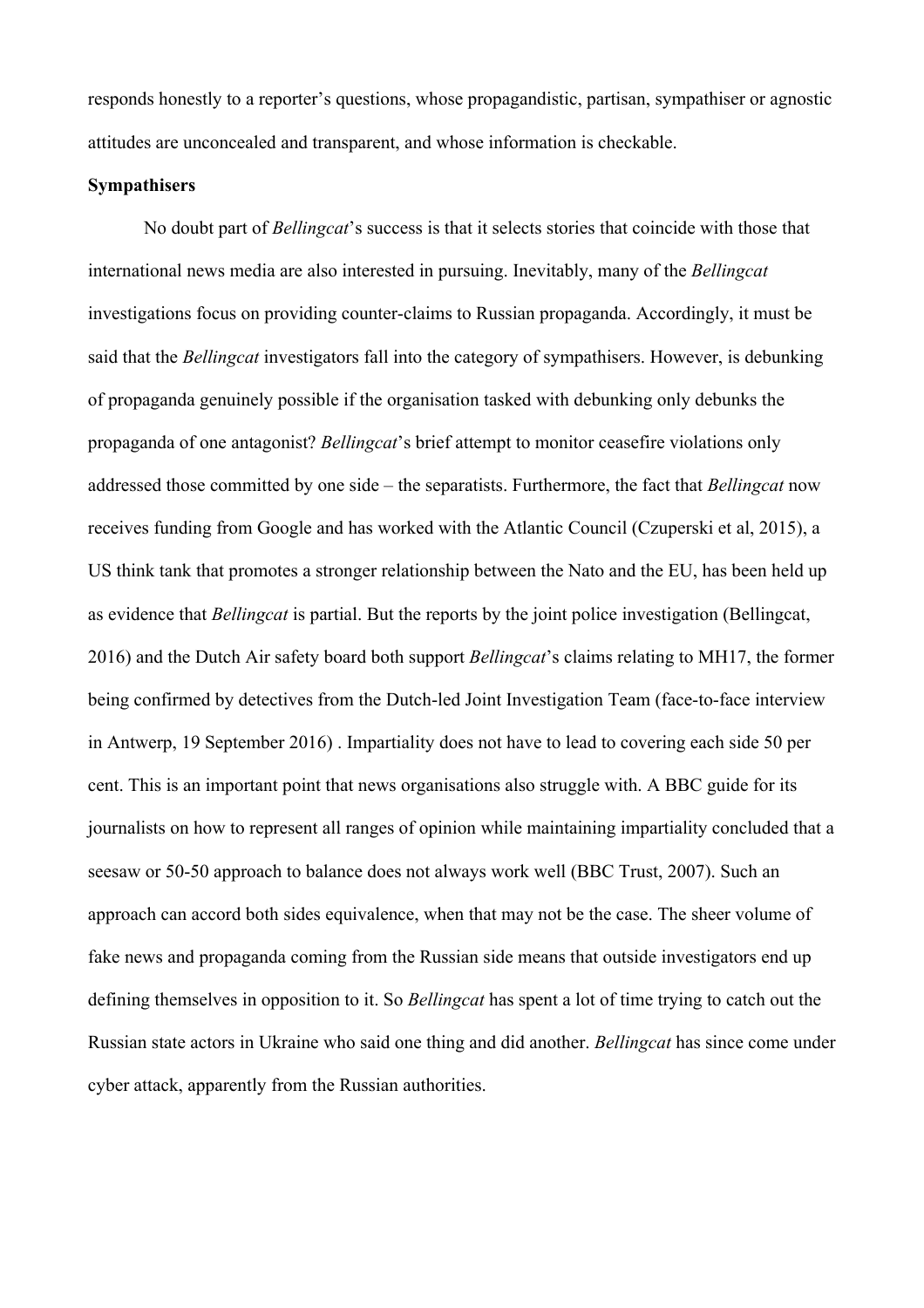#### **Agnostics**

It is hard to find Ukrainians who can be said to be agnostic about the conflict. Of the news sources used by *Bellingcat*, there is only one news source that investigates propaganda and disinformation used by both sides: a website called *Stop Fake*, which was set up by academics based at Mohyla School of Journalism. They conduct simple checks to verify material for the benefit of the news audience:

"*Bellingcat* [. . . ] talks to expert groups and [they] do all these magic tweaks. We [on the other hand] call sources, check information, [and take] some easy steps to explain [things] to the very average media consumer" (Fedchenko, 2015).

Local people are not neutral but, as in many areas of conflict, many wish the armed men that appeared in their neighbourhoods would go away and leave them in peace. HuSnizhne (2015) points out: "What people agree among themselves is that they genuinely want the people with machine guns off the streets, nobody wants them there [...] Everybody is sick and tired of it".

The interviews revealed some of the *Bellingcat* source's other motivations for their work on social media. Dimitri Timchuk is an occasional *Bellingcat* source and a Ukrainian MP. He was in the military during the Soviet period and serves on the parliamentary defence committee. As he puts it, he 'curates' defence contracts. When asked what social media was good for, he related how he was able to use his large following on Facebook to put pressure on the government to pay up on [11] one of his defence contracts when it was late (Timchuk, 2016).

#### **Discussion: the experiential affinities of journalists and parajournalists in Ukraine**

The practical considerations affecting the work of reporters and sources — their *experiential affinities* — in Ukraine relate to transparency, the chaotic Ukrainian response to Russian propaganda, and the value that professional reporters add to amateur newsgathering. All these factors affect how Bellingcat collaborators, their sources, and the professional journalists who they work with understand their respective roles (Deacon 2008a: op. cit.). Dmitry Kisilyov runs the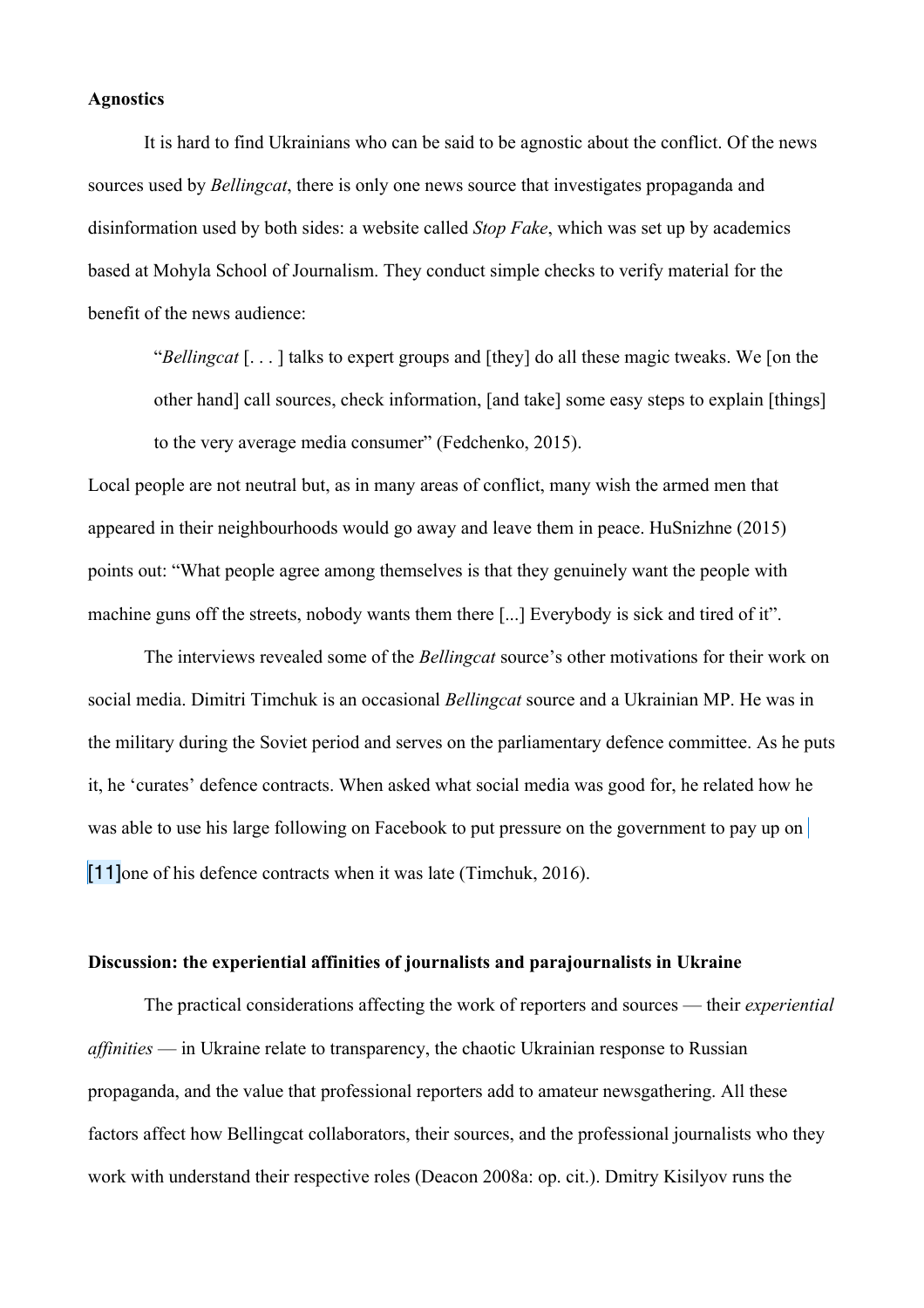Russia Today news agency, which is part of RT. "Objectivity is an outdated concept", he claims. "Objectivity does not exist. There's not one publication in the world that's objective. Is CNN objective? No. Is the BBC objective? No. Objectivity is a myth" (Kisilyov, 2013). Others have long argued that objectivity is essentially bogus. So, while Michael Schudson (1978) says that the journalist's job consists of reporting something called 'news' without commenting on it or shaping its formation, Gaye Tuchman (1972) describes objectivity as a 'strategic ritual' in which reporters sidestep their responsibility to interpret a story by simply attributing news accurately. However, Keeble and Reeves (2015: 153-154) suggest that transparency works better for modern online news gathering than objectivity. "Facts always support particular points of view [...] The very notion of objectivity discourages audience participation because it is presented as something that could not be challenged". According to this view, transparency is more about the process of working through the evidence, while objectivity tends to stress the result. With objectivity, journalists are supposed to trust some sources more than others because they have more credibility. When sourcing is transparent, members of the news audience make their own mind up. Some say objectivity is the new transparency (Ingram, 2009; Goodman, 2014; Kovach and Rosenstiel, 2007). International news organisations may believe propaganda sites lack credibility, and quickly lose interest when trying to evaluate the claims and counter claims of hard-to-check self-appointed 'news' sources online. But perhaps the election of US President Donald Trump shows that news audiences prefer not to have their beliefs challenged. The current research does not address whether the Ukrainian propagandist websites' audiences are dissatisfied with the narrowness or poor quality of the information they are being offered.

How does open source investigation in areas of conflict change journalism? The online news audience is saturated with amateur analysis. Simon Ostrovsky from *Vice News* says that if investigators on social media want to have an impact, they have to bring it to the real world in some way. If someone takes a screen grab of a photograph of a soldier, and circles some key elements on the photograph that they want other people to pay attention to, it is not sufficient to put it up on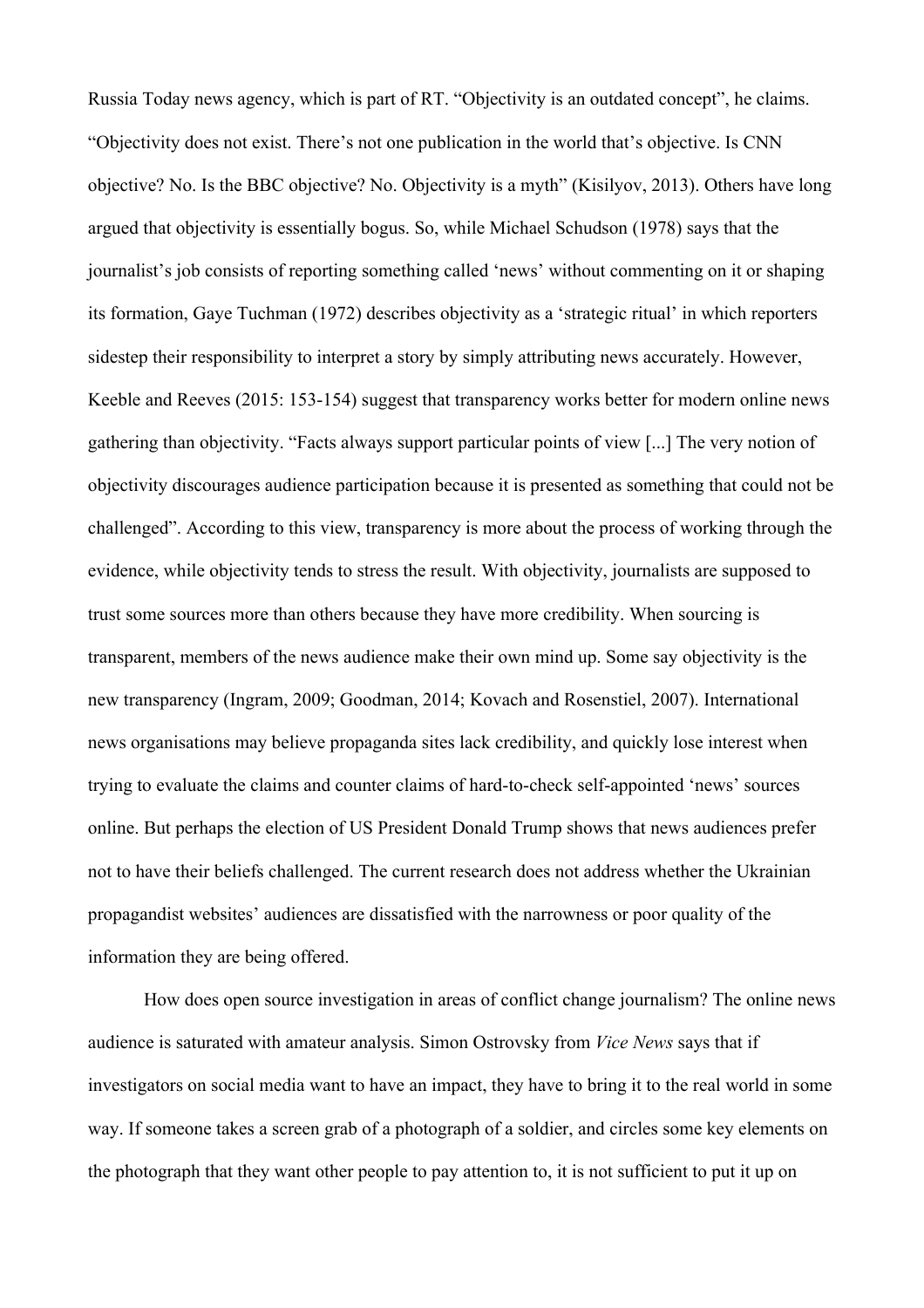Twitter and think their job is done. If that fact goes against the person's belief, the person will discard it as fake. Ostrovsky says that applying long-established journalistic principles is what makes the difference:

You [...] have to follow the traditional rules of journalism, whether that is trying to track down the person who the photograph is about, to get their version of the events, or to verify their identity, speak with them on the phone, talk to their friends, meet them in person, see some real photographs. A lot of people [...] from social media [...] don't really know the rules. So it is not instinctual to them to do something besides taking the screen grab and distributing it: 'This guy is a soldier from such and such a division in Russia' and write a caption. [...] The right of reply is dressed up as something that is a right of a person who is being investigated but it is so much more than that. We call it the right of reply, but really it's a verification step" (Ostrovsky, 2015).

The reporting of the war in Ukraine is an example of a "pop-up news ecology" (Wall and Zahed, 2014: 15) that relies on ever more curation to focus attention on what is worthwhile in the "cacophony of alternative voices" (Wall and Zahed, 2014: 12). The main differences between the news ecology in Spain, examined by Deacon, and that in Ukraine are that more news sources are now available to professional reporters, and we know more about them. "The citizen, the amateur, the individual, the passionately partisan and the victim caught up in events all became categories of value, associated with claims to authenticity, the authority of personal experience and independence", according to Matheson and Allan (2009: 107). There is no longer any meaningful distinction between 'traditional' newsgathering techniques and open source verification. The techniques of online verification have become part of the repertoire of modern journalists, and it would be peculiar now for modern conflict reporters not to make use of social media to gather news.

When asked about their first contact with *Bellingcat*, sources unanimously said that *Bellingcat* first retweeted them, and only contacted them later. As one of the local aggregators put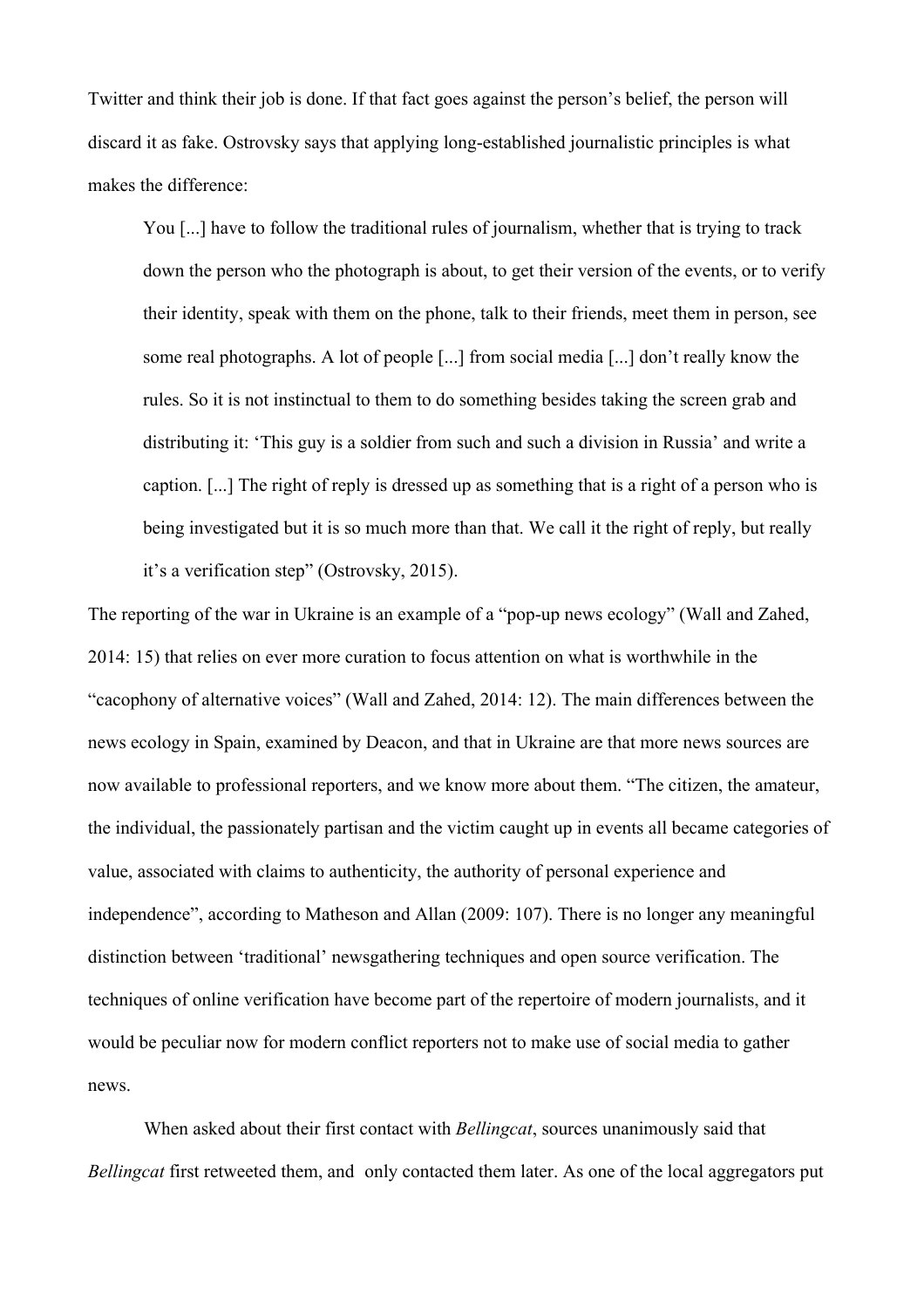it: "This is the problem with open source: first we post, then we check" (Wowihay, 2015). This is something that news organisations have also struggled with. Is it more important to be first with the news, or hold off publication to properly verify a story (Gowing, 1994: 27)? *Bellingcat* acknowledges that their sources are not completely trustworthy, but argues that it is important that they are diverse: "If they tweet something in tandem, it is more likely to be true rather than an organised disinformation campaign [equivalent to that conducted by the Russians]" (Toler, 2016).

Finally, the fact that a parajournalist acts like a journalist, or is commissioned by a journalist to gather information, also raises the question about what is distinctive about the role of the journalist in an information environment where there is a blurring of the differences between journalists and other participants. This way of working tends to flatten out some of the distinctions between witnesses and reporters. "It's very hard to find anything without a hand from locals", says a *Bellingcat* researcher who is a Russian native speaker, based in Kyiv (Mortis, 2015). He points out that in one of the posts from an aggregator, only a local person was in a position to confirm that 'Cheryoma' is neighbourhood slang term for the Cheryomyshki area near the Buk missile launch site. Journalists who are reluctant to expose themselves to the dangers of contemporary conflict reporting on the ground increasingly cover war from a distance. Professional international journalists use all types of locally hired newsgatherers, activists and parajournalists to report on their behalf (Palmer and Fontan, 2007; Murrell, 2015; Pendry, 2012: 14-20; Pendry, 2015: 12). Some of the most effective interpreters of material on social media are people who are just far enough removed to be safe, yet have the necessary language skills and understanding of the local ways, like Bellingcat's aggregators.

#### [NOTE: PLEASE ADD CREDIT: Field researcher: Mari Bastashevski]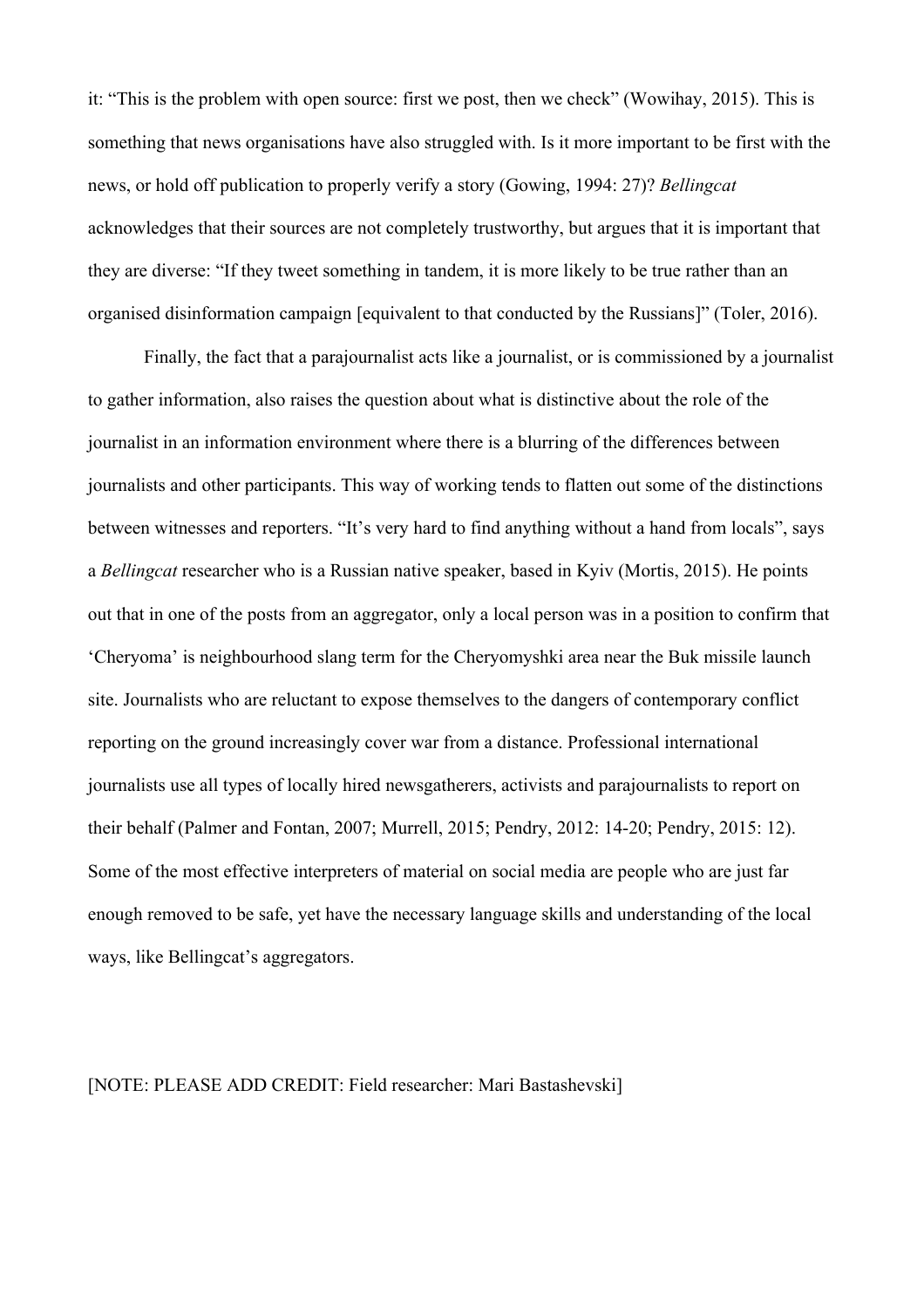#### **References**

Aerorazvedka. (2015). Face-to-face interview, 11 September[12].

Allan, S. (2013). *Citizen Witnessing: Revisioning Journalism in Times of Crisis*. Cambridge; Malden, Mass.: Polity Press.

BBC Editorial Guidelines (n.d.) Section 3.4.13 *Avoiding Misleading Audiences* in Section 3

(Accuracy). Available from:

http://www.bbc.co.uk/editorialguidelines/guidelines/accuracy/avoiding-misleading-audiences. [Accessed 6 March 2017.]

BBC. (2016). "MH17 Ukraine Disaster: Report Names Suspected Russian Soldiers". *BBC*, 24

February. Available from: http://www.bbc.co.uk/news/world-europe-35654692 [Accessed 9 December 2016].

BBC Trust. (2007). "From Seesaw to Wagon Wheel: Safeguarding Impartiality in the 21st Century". *BBC*, 18 June. Available from:

http://news.bbc.co.uk/1/shared/bsp/hi/pdfs/18\_06\_07impartialitybbc.pdf [Accessed 5 January 2017].

Bellingcat. (n.d.). Home page: "*By and for citizen investigative journalists*".

https://www.bellingcat.com. Accessed 11 March 2017.

Bellingcat. (2016). "Revelations and Confirmations from the MH17 JIT Press Conference".

*Bellingcat*, 30 September. Available from: https://www.bellingcat.com/news/uk-and-

europe/2016/09/30/revelations-confirmations-mh17-jit-press-conference/ [Accessed 5 January

2017].

Borger, J. and Higgins, E. (2015). "Russia shelled Ukrainians from within its own territory, says study". *Guardian*[13] [Online]. Available from:

https://www.theguardian.com/world/2015/feb/17/russia-shelled-ukrainians-from-within-its-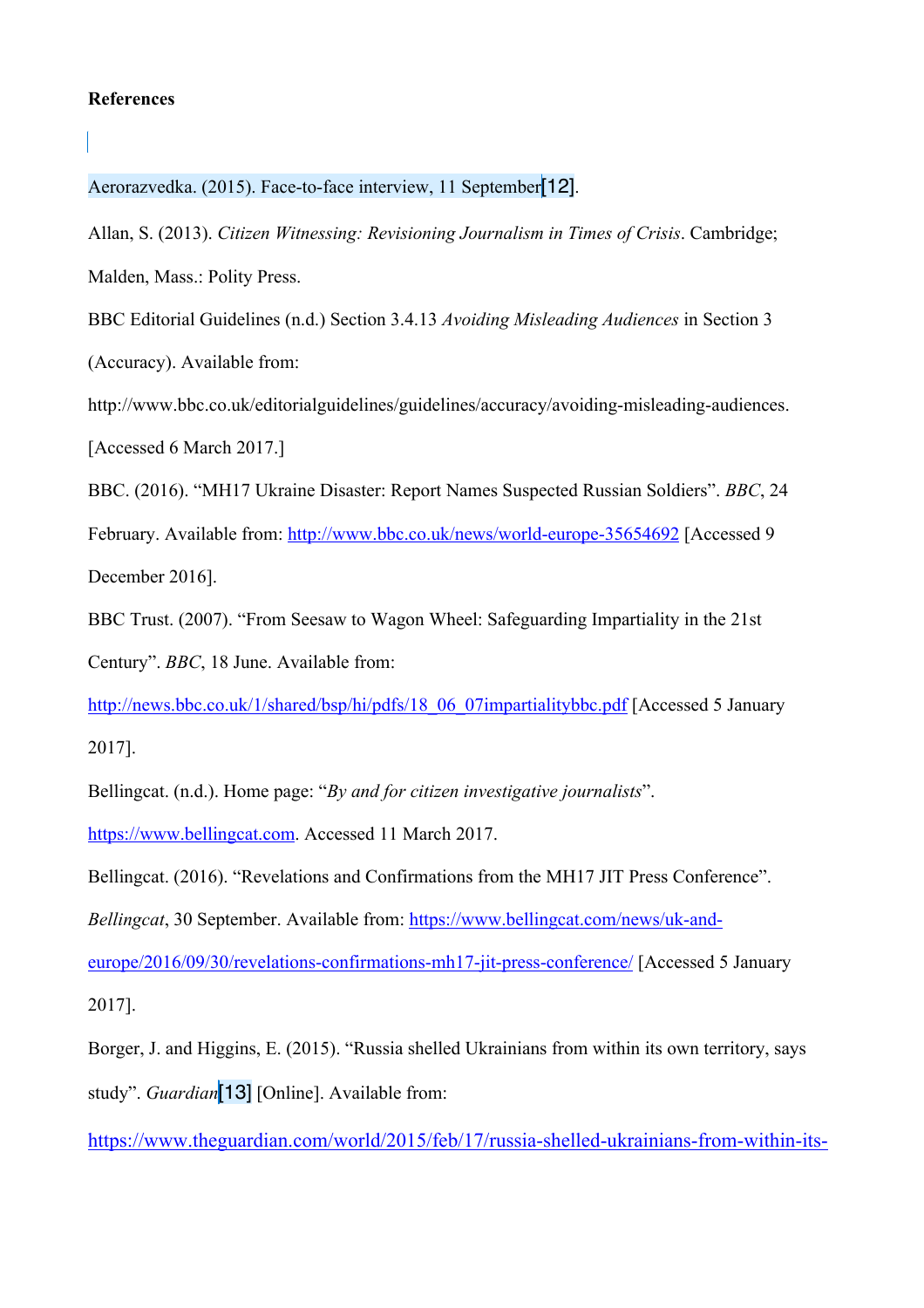own-territory-says-study. [Accessed 6 March 2017].

Burko, R. (2015). Face-to-face interview, 11 September<sup>[14]</sup>.

Clausewitz, C. v. (1949). *On War*. Vol. 1. London: Routledge & Kegan Paul.

Cowles, V. (1941). *Looking for Trouble*. London: Hamish Hamilton[15].

Czuperski, M., J. Herbst, E. Higgins, A. Polyakova and D. Wilson. [16](2015). "Hiding in Plain Sight". *Atlantic Council*. Available from:

http://www.atlanticcouncil.org/publications/reports/hiding-in-plain-sight-putin-s-war-in-ukraineand-boris-nemtsov-s-putin-war [Accessed 11 December 2016].

Deacon, D. (2008a). Elective and experiential affinities. *Journalism Studies*, 9(3), 392-408.

Deacon, D. (2008b.). *British News Media and the Spanish Civil War: Tomorrow may be Too Late*. Edinburgh: Edinburgh University Press.

Evans, H. (2004). Propaganda versus professionalism. *British Journalism Review*. 15(1), 35-42.

Fedchenko. (2015). Face-to-face interview, 10 September[17].

Goffman, E. (1971). *The Presentation of Self in Everyday Life*. Harmondsworth: Penguin. Goodman, E. (2014). "Eric Newton, Advocating for Transparent Objectivity in the Digital Age". *Knight Foundation*, 24 March. Available from: http://www.knightfoundation.org/articles/ericnewton-advocating-transparent-objectivity-digital-age [Accessed 11 December 2016]. Gordon, M. (2015). "Armed With Google and YouTube, Analysts Gauge Russia's Presence in

Ukraine". *New York Times*[18]. Available from:

https://www.nytimes.com/2015/05/28/world/europe/videos-and-google-help-researchersgauge-russias-presence-in-ukraine.html. [Accessed 6 March 2017].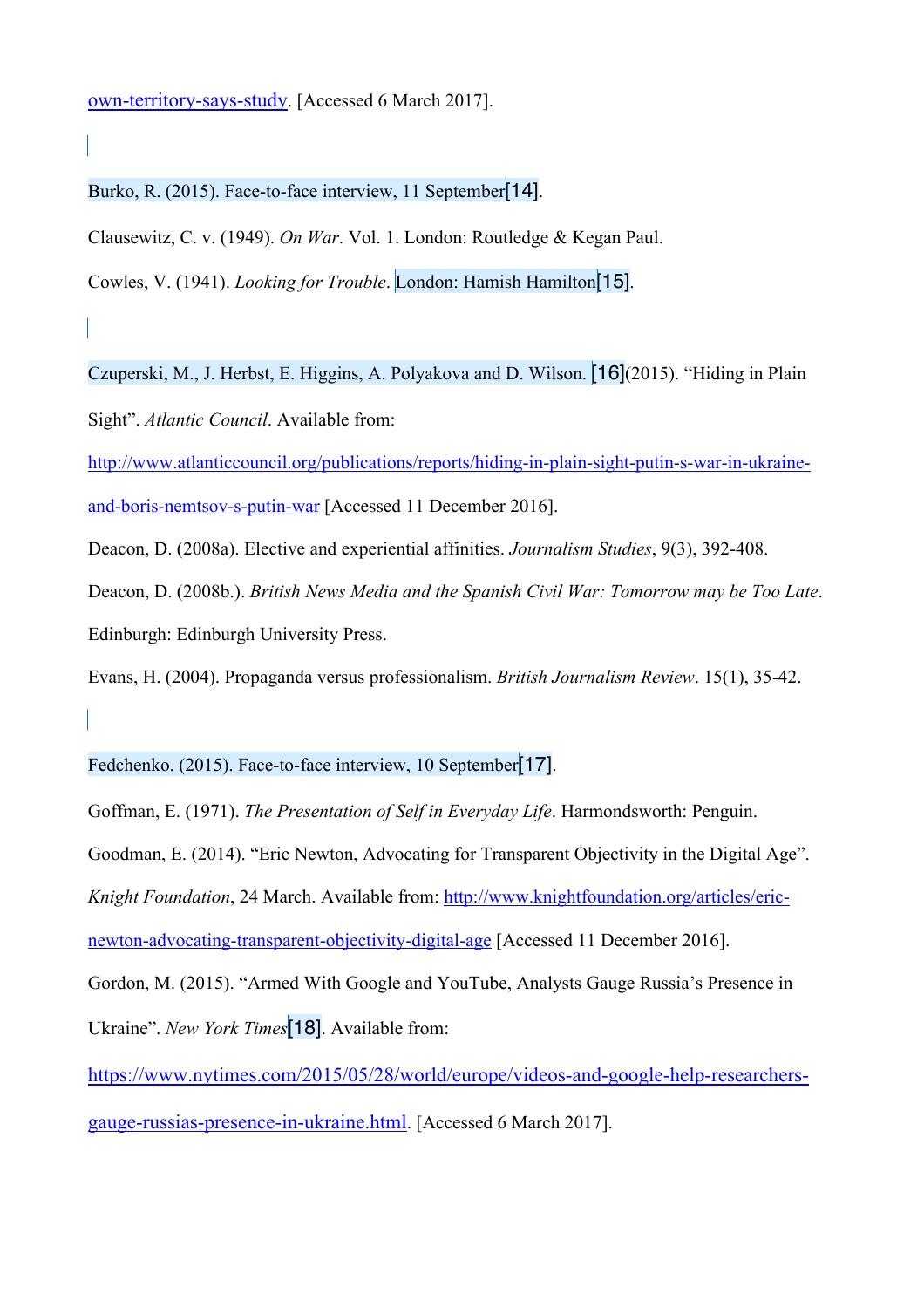Gowing, N. (1994). *Real-Time Television Coverage of Armed Conflicts and Diplomatic Crises:*

*Does it Pressure Or Distort Foreign Policy Decisions?.* Cambridge, MA: Joan Shorenstein Barone Center on the Press, Politics, and Public Policy, John F. Kennedy School of Government, Harvard University.

HuSnizhne. (2015). Face-to-face interview, 11 September<sup>[19]</sup>.

Ingram, M. (2009). "Is Transparency the New Objectivity? 2 Visions of Journos on Social Media". *Nieman Lab*, 28 September. Available from: http://www.niemanlab.org/2009/09/is-transparencythe-new-objectivity-2-visions-of-journos-on-social-media/. [Accessed 11 December 2016]. JIT. (2016). "Flight MH17 was Shot Down by a BUK Missile from Farmland Near Pervomaiskyi".

*Openbaar Ministerie*, 28 September. Available from: https://www.om.nl/onderwerpen/mh17 crash/@96068/jit-flight-mh17-shot/ [Accessed 7 December 2016].

[20]Keeble, R. and Reeves, I. (2015). *The Newspapers Handbook*. Abingdon, New York: Routledge.

Khaldarova, I. and Pantti, M. (2016). Fake News. *Journalism Practice*, 10(7), 891-901.

Kisilyov, D. (2013). "Video of Dimitry Kisilyov's First Speech at RIA Novosti". *The Interpreter*,

13 December. Available from: http://www.interpretermag.com/video-of-dmitry-kiselyovs-first-

speech-at-ria-novosti%e2%80%8f/ [Accessed 11 December 2016].

Kovach, B. and Rosenstiel, T. (2007). *The Elements of Journalism: What Newspeople should Know and the Public should Expect*. California: Three Rivers Press.

Lewis, S.C. and Usher, N. (2013). "Open source and journalism: toward new frameworks for imagining news innovation". *Media, Culture and Society*, 35(5): 602-619.

Luhn, A. (2016). "MH17 report identifies Russian soldiers suspected of downing Russian plane in Ukraine". *Guardian*, 24 February. Available from:

https://www.theguardian.com/world/2016/feb/24/mh17-report-identifies-russian-soldiers-suspected-

of-downing-plane-in-ukraine [Accessed 9 December 2016].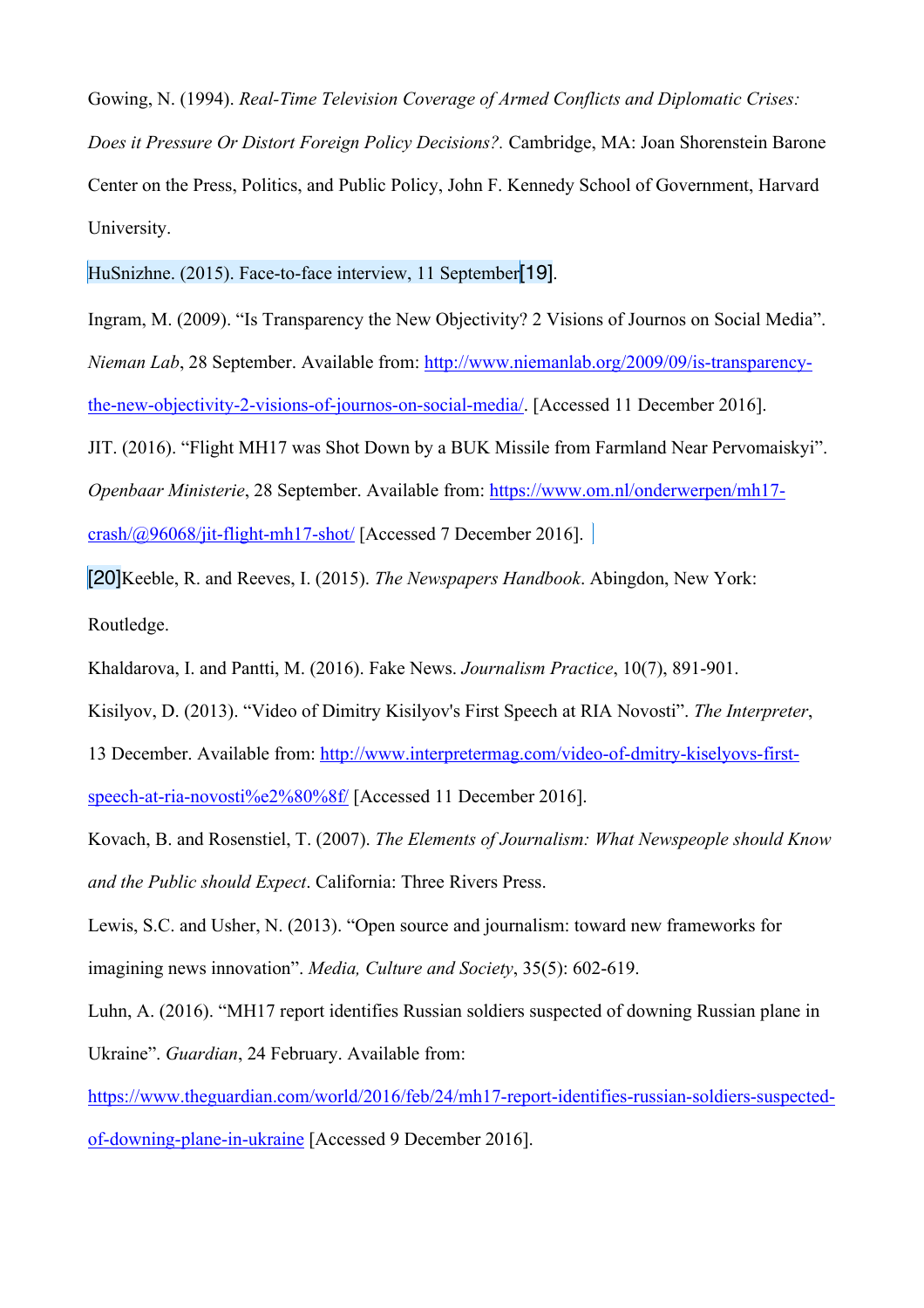Matheson, D. and Allan, S. (2009). *Digital War Reporting*. Cambridge: Polity.

#### Mortis, R. (2015). Face-to-face interview, 11 September<sup>[21]</sup>.

Murrell, C. (2015). *Foreign Correspondents and International Newsgathering: The Role of Fixers*. London: Routledge.

#### [22]

Myronovych, A. (2016) Interview by email, 31 May.

Ostrovsky, S. (2015). "Selfie Soldiers". *Vice News*. Available from:

https://news.vice.com/video/selfie-soldiers-russia-checks-in-to-ukraine [Accessed 7 December 2016].

Palmer, J. and Fontan, V. (2007). "'Our ears and our eyes': Journalists and fixers in Iraq". *Journalism*, 8(1): 5-24.

Pendry, R. (2012). "Sub-Contracting Newsgathering in Iraq". *Ethical Space*, 8(3/4): 14-20.

Pendry, R. (2015). "Reporter power: News organisations, duty of care and the use of locally-hired news gatherers in Syria". *Ethical Space*, 15(2), 4-13.

Plokhy, S. (2015). *The Gates of Europe: A History of Ukraine*. London: Allen Lane.

Sambrook, R. (2010). *Are Foreign Correspondents Redundant?. The Changing Face of*

*International News*. Oxford: Reuters Institute for the Study of Journalism.

Schudson, M. (1978). *Discovering the News : A Social History of American Newspapers*. New York: Basic Books.

[23]Schudson, M. (2003). *The Sociology of News*. New York; London: Norton.

#### [24]

Selyeznyov. (2016). Phone interview, 7 June<sup>[25]</sup>.

Sharkov, D. (2016). "Russian Awards For Combat Surge Since Ukraine Conflict: Report".

*Newsweek*, 1 September. Available from: http://europe.newsweek.com/russian-awards-combat-

surge-ukraine-conflict-report-494937 [Accessed 9 December 2016].